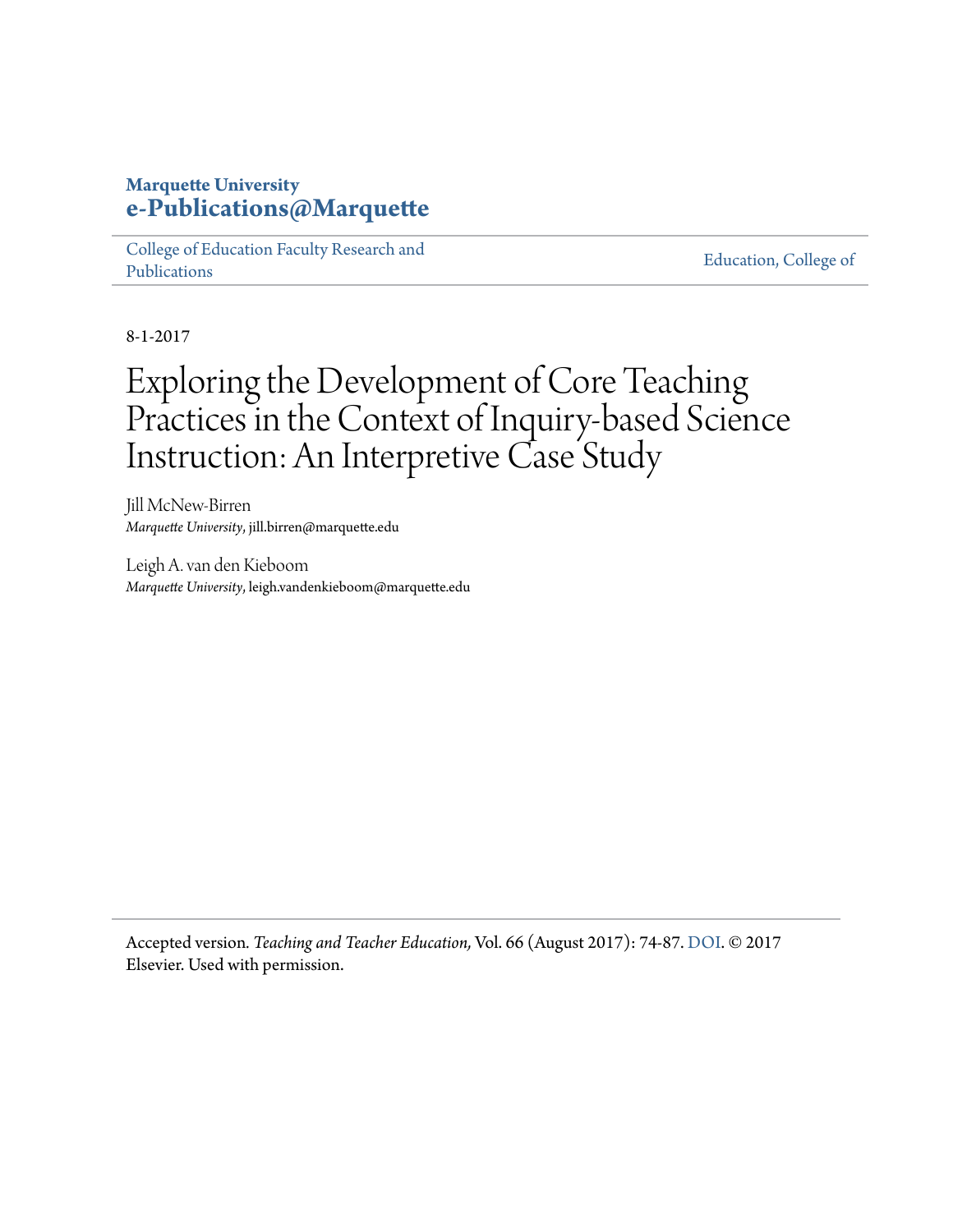#### **Marquette University**

## **e‐Publications@Marquette**

## *College of Education Faculty Research and Publications/Department of Education*

*This paper is NOT THE PUBLISHED VERSION;* **but the author's final, peer‐reviewed manuscript.** The published version may be accessed by following the link in the citation below.

*Teaching and Teacher Education*, Vol. 66 (2017): 74‐87. DOI. This article is © Elsevier and permission has been granted for this version to appear in e-Publications@Marquette. Elsevier does not grant permission for this article to be further copied/distributed or hosted elsewhere without the express permission from Elsevier.

# Exploring the development of core teaching practices in the context of inquiry-based science instruction: An interpretive case study

Jill McNew‐Birren College of Education, Marquette University, Milwaukee WI Leigh van den Kieboom College of Education, Marquette University, Milwaukee WI

#### Abstract

This paper describes our reflection on a clinical‐based teacher preparation program. We examined a context in which novice pre‐service teachers and a mentor teacher implemented inquiry‐based science instruction to help students make sense of genetic engineering. We utilized developmental models of professional practice that outline the complexity inherent in professional knowledge as a conceptual framework to analyze teacher practice. Drawing on our analysis, we developed a typography of understandings of inquiry‐based science instruction that teachers in our cohort held and generated a two dimensional model characterizing pathways through which teachers develop core teaching practices supporting inquiry‐based science instruction.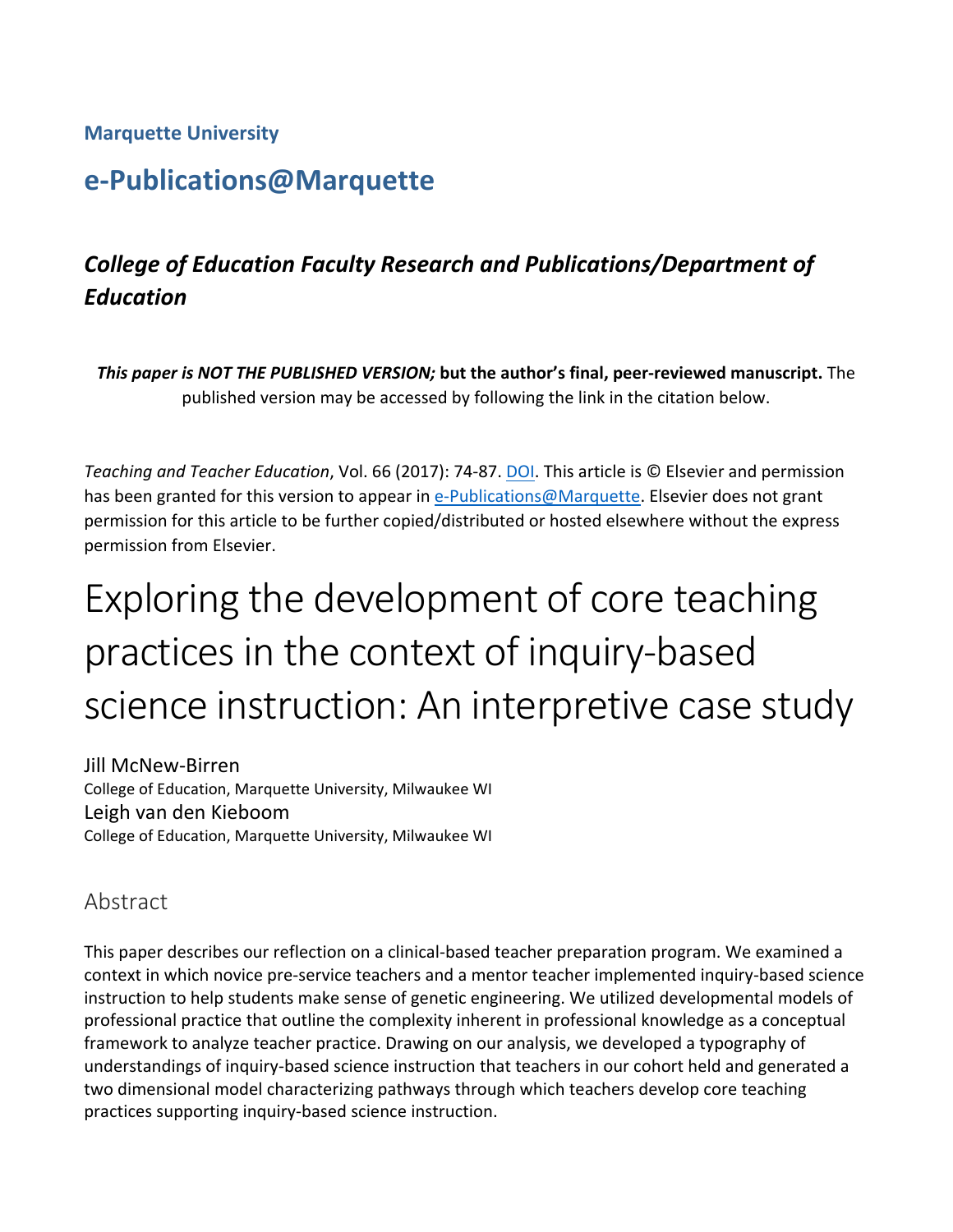## Keywords

Core teaching practices, Inquiry‐based science instruction, Teacher development, Teacher questioning

## Introduction

Emphasis on inquiry‐based teaching practices in science classrooms around the world (Achieve Inc, 2013; Krainer, Jungwirth, & Stadler, 1999; Wake & Burkhardt, 2013) has shifted the focus of teaching away from delivering content and toward supporting students in making sense of concepts by "figuring out phenomena" (Krajcik, 2015). To help teachers make this shift, teacher education researchers have identified core teaching practices that emphasize student sense making via inquiry-based instruction (Grossman, Hammerness, & McDonald, 2009; Kazemi, Franke, & Lampert, 2009; Lampert, Beasley, Ghousseini, Kazemi, & Franke, 2010, pp. 129–141; Lampert et al., 2013). In the U.S., researchers have begun to re-conceptualize teacher preparation by: (1) identifying core teaching practices that effective and experienced teachers utilize when implementing inquiry-based instruction, and (2) providing novice pre‐service teachers' opportunities to rehearse core teaching practices through clinical‐based coursework. Ball, Sleep, Boerst, and Bass (2009) specified that such practices: (1) occur frequently during instruction, (2) maintain the complexity involved in teaching and learning, and (3) have the potential to improve student learning and achievement. Across disciplines, researchers identifying core teaching practices have produced complex models that specify advanced behaviors through which teachers support student sense making during inquiry‐based instruction. Our experiences in teacher preparation, however, suggest that novice pre‐service teachers struggle to both understand the complexity and nuance of core teaching practices, and use core teaching practices effectively to implement inquiry‐based instruction and support student sense making.

This interpretive case study describes our reflection on a clinical‐based teacher preparation program in which novice pre-service teachers implemented inquiry-based science instruction to help students make sense of genetic engineering. The setting of our reflection was a U.S. teacher preparation program designed after a co‐op model from engineering, which engaged a small cohort of novice pre‐ service teachers in science methods coursework embedded in the classroom of a more experienced high school science teacher (van den Kieboom, Birren, Eckman, & Silver-Thorn, 2013). The classroom was selected as a site for the co-op based on the high school teacher's reputation as skilled in inquirybased science instruction.

Our teacher education model reflected recent U.S. reform recommendations which place clinical practice at the center of teacher preparation (Grossman et al., 2009; National Council for Accreditation of Teacher Education, 2010). The individual attention and clinical emphasis of this context appeared favorable for supporting novice pre‐service teachers to develop mastery of core teaching practices that support successful implementation of inquiry‐based science instruction. However, extensive reflection on video‐recorded teaching during the co‐op provided an opportunity to examine the challenges novice pre-services teachers encountered while enacting core teaching practices supporting inquirybased science instruction. Analysis of our clinical data in light of the literature on developmental trajectories of professional practice (Dall'Alba & Sandberg, 2006; Dreyfus, 2004) led us to consider assumptions about the developmental readiness of novice pre‐service teachers to enact core teaching practices, specifically teacher questioning, which supports inquiry‐based instruction with fidelity. Teacher questioning, in particular, emerged as an important indicator of varied levels of development of core teaching practices. Although teacher questioning itself has not been named as a core teaching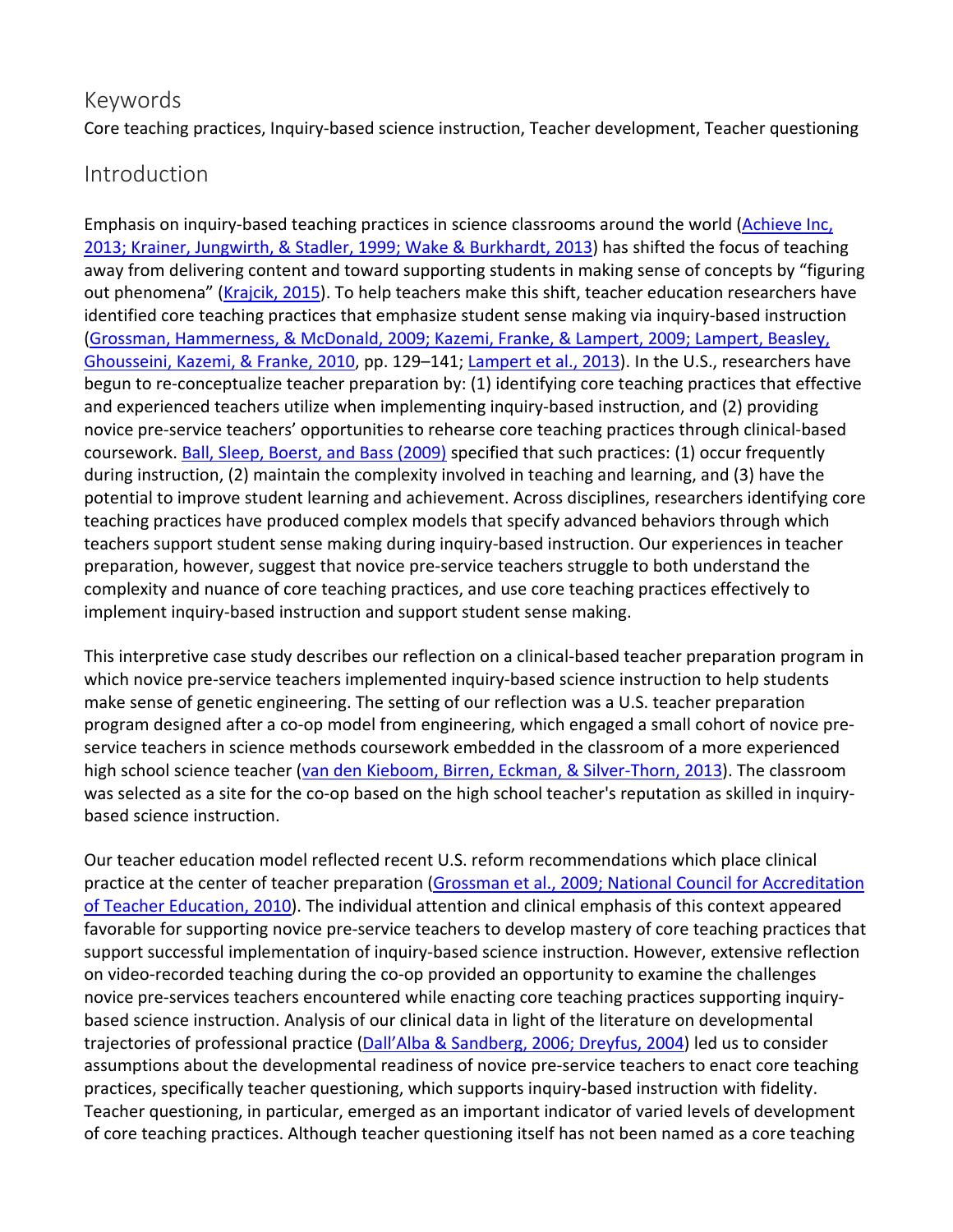practice, the centrality of teacher questioning is evident in classroom discourse across various models. Thus, a theoretical contribution of this paper is to bring current disciplinary emphasis on core teaching practices into conversation with extant literature emphasizing the importance of teacher questioning in inquiry‐based science instruction, linking both to a framework for understanding professional development trajectories.

## Conceptual framework

#### Inquiry‐based science instruction

According to Minner, Levy, and Century (2010), "the term *inquiry* has figured prominently in science education, yet it refers to at least three distinct categories of activities – what scientists do, how students learn, and a pedagogical approach that teachers employ" (p. 3). Thus, inquiry‐based pedagogy is a student centered approach to teaching that encourages the use of scientific processes to actively engage students in learning by building their own knowledge through hands‐on, investigative activities (Achieve Inc, 2013; Steffe & Gale, 1995; Yager, 1991). Inquiry‐based pedagogy encourages students and teachers to utilize practices similar to those of scientists who: (1) pose and investigate questions, (2) plan and design experiments, (3) prioritize evidence, (4) develop explanations connected to scientific knowledge, and (5) use data as evidence to share results (National Research Council [NRC], 1996). In facilitating student engagement in each of these processes, teachers often utilize questioning to guide students through scientific inquiry.

Despite the emphasis on inquiry-based science instruction in K-12 Science, Technology, Engineering, and Mathematics (STEM) reform initiatives around the world, teacher use of and success with this approach has largely been limited and inconsistent (Capps & Crawford, 2013; Marshall, Horton, & Smart, 2009). Researchers argue that many science teachers hold simplistic conceptions of: (1) scientific knowledge and (2) how inquiry-based instruction can be used to support students in investigating and constructing scientific knowledge (Capps & Crawford, 2013; Windschitl, Thompson, & Braaten, 2008). One way to support teachers in implementing inquiry‐based science instruction is to specify the core teaching practices supporting inquiry‐based instruction and to adequately prepare teachers to enact these practices during teacher preparation (Grossman et al., 2009).

#### Core teaching practices

Among the various models that have identified core teaching practices supporting inquiry‐based instruction, the practice of teacher questioning is essential. For example, in mathematics education, Ball et al. (2009) identified leading whole class discussions and eliciting student thinking as core teaching practices that require effective questioning on the part of teachers to support students in making sense of concepts. Likewise, the model for core teaching practices supporting inquiry‐based science instruction described by Windschitl, Thompson, Braaten, and Stroupe (2012) includes: (1) identifying a conceptual goal, (2) eliciting student ideas to adapt instruction, (3) eliciting student ideas to help students make sense of material activity, and (4) pressing students for evidence‐based explanations. According to Hiebert, Morris, Berk, and Jansen (2007) novice pre-service teachers have particular difficulty identifying a robust and conceptual goal for their lessons. Windschtl et al. also emphasized the foundational position of the practice of identifying a robust conceptual goal, which must be in place in order for the three remaining discussion‐oriented practices to be implemented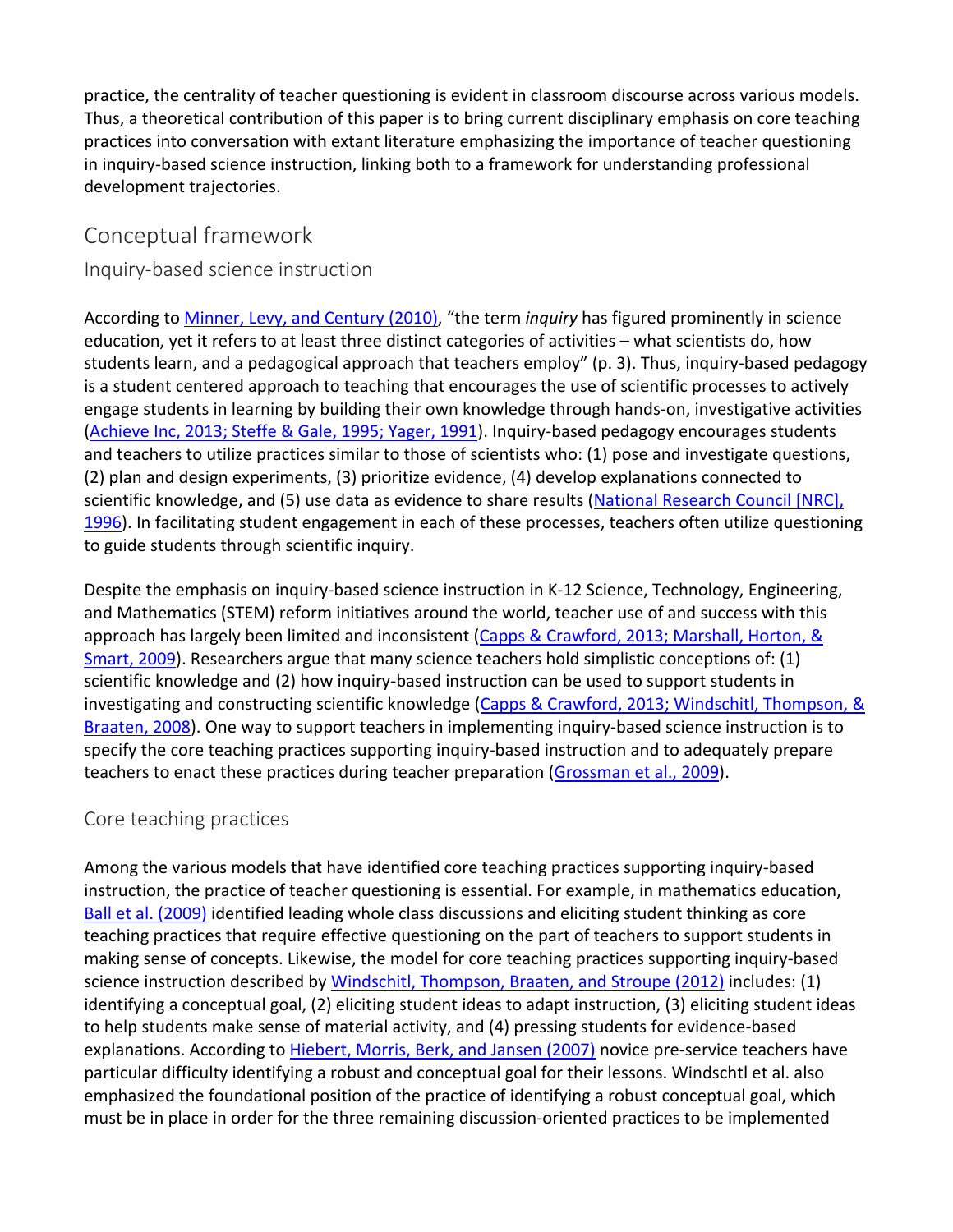effectively. Accordingly, in Fig. 1, we have illustrated the four core teaching practices for supporting inquiry‐based science instruction with the practice of identifying a conceptual goal situated prominently as central to the model. Aside from the vital initial step of identifying a robust conceptual goal, each of the other core teaching practices in Windschitl et al.'s. framework requires skilled teacher questioning to support students in making sense of concepts.



Fig. 1. Model of core practices supporting inquiry-based science instruction adapted from Windschitl et al. (2012).

#### Teacher questioning

Questioning supports science teachers in eliciting and building on student ideas as well as pressing students to use scientific evidence to explain their thinking during inquiry‐based science instruction (Windschitl et al., 2012). Mathematics and science teacher educators have categorized different types of questions to help teachers be thoughtful about more and less effective questioning strategies to support inquiry-based instruction (Chin, 2007; Erdogan & Campbell, 2008; Franke et al., 2009; Lustick, 2010; Moyer & Milewicz, 2002; Sahin & Kulm, 2008). Table 1 provides an overview of questioning categories. In science education, for example, Chin (2007) provided four categories of teacher questions distinguished in terms of productivity in scaffolding student thinking and constructing scientific understanding with a vision to improve teachers' questioning practices. Likewise, Lustick (2010) described five types of questions teachers commonly pose in science classrooms. In addition, Erdogan and Campbell (2008) identified a taxonomy of 15 questioning categories divided into three types of questions: closed‐ended, open‐ended, and task oriented. They associated open‐ended questions with higher level constructivist teaching practice.

Table 1. Comparing the Categorization of high-leverage questioning. Chin (2007); Lustick (2010); Erdogan & Campbell (2008); Erdogan & Campbell (2008); Windschitl et al. (2012).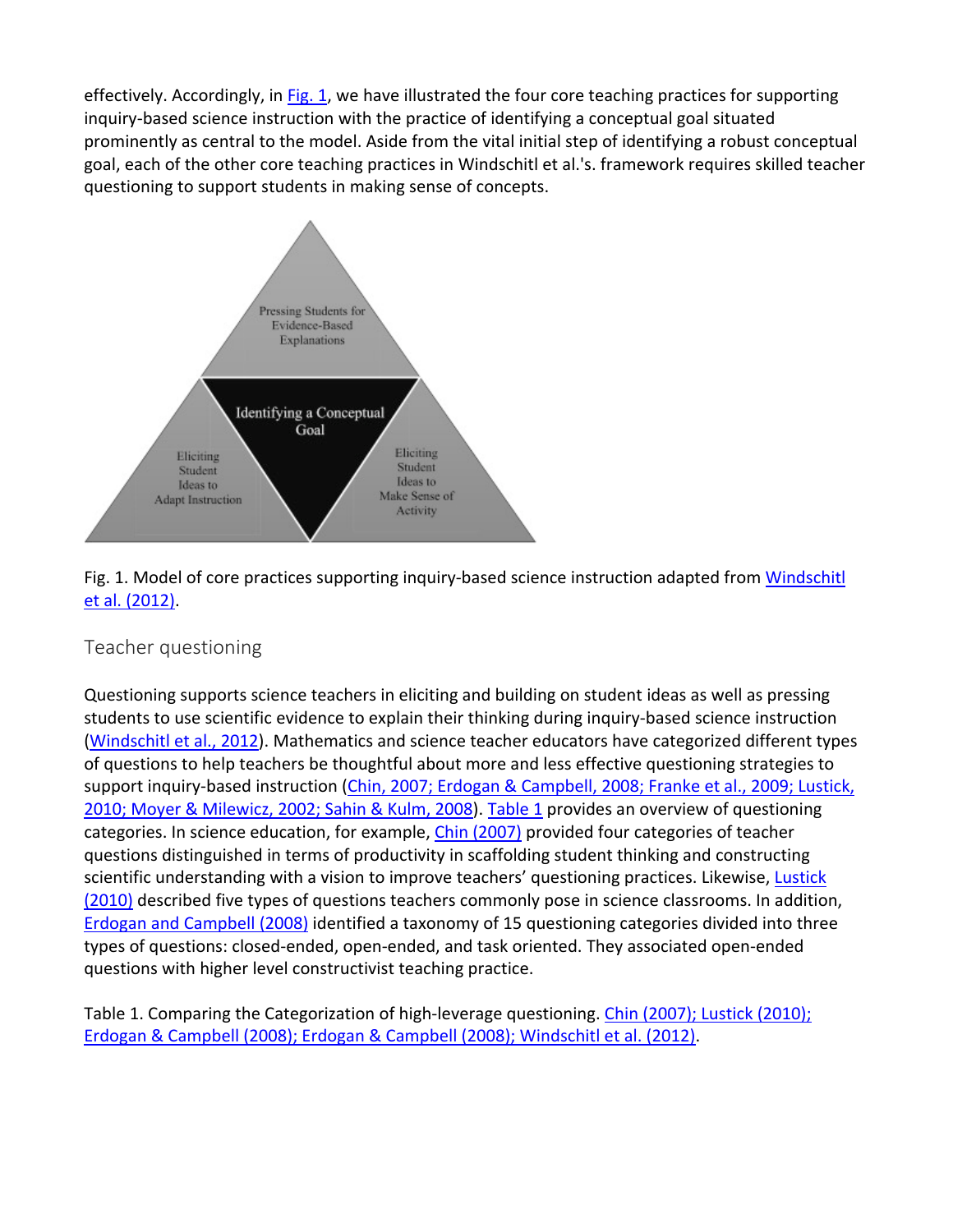|                                                                     | Increasing order of sophistication =>                                                                                             |                                                                     |                                                |                                                                                         |                                                                   |                                                                                                                                             |  |  |
|---------------------------------------------------------------------|-----------------------------------------------------------------------------------------------------------------------------------|---------------------------------------------------------------------|------------------------------------------------|-----------------------------------------------------------------------------------------|-------------------------------------------------------------------|---------------------------------------------------------------------------------------------------------------------------------------------|--|--|
| Chin (2007)                                                         | Verbal Jigsaw -<br>Focus on scientific<br>terminology, key<br>words & phrases                                                     | Framing - Use<br>questions to frame a<br>problem, issue or<br>topic |                                                | Semantic Tapestry -<br>Weave disparate ideas<br>together into a<br>conceptual framework |                                                                   | Socratic - a series of<br>questions to prompt<br>and guide thinking                                                                         |  |  |
| Lustick (2010)                                                      | Dictionary<br>$O$ uestions $-$<br>Seeks a<br>definition                                                                           | Encyclopedia<br>Questions-<br>Seeks facts                           | $Textbook -$<br>Seeks a factual<br>explanation |                                                                                         | $Google -$<br>Seeks more<br>specialized<br>factual<br>information | Cutting Edge - seek<br>understanding of ill-<br>defined phenomena                                                                           |  |  |
| Erdogan &<br>Campbell<br>(2008)                                     | Closed-Ended - Invite brief factual answers<br>Task-Oriented<br>$-$ Manage<br>student<br>understanding<br>during<br>investigation |                                                                     |                                                |                                                                                         |                                                                   | Open-Ended-<br>Requires extended<br>explanations and<br>reveal patterns of<br>reasoning                                                     |  |  |
| Kazemi &<br>Stipek (2001)<br>- adapted for<br>scientific<br>inquiry | Low-press - Seek simple descriptions or solutions                                                                                 |                                                                     |                                                |                                                                                         |                                                                   | High-press - Seek<br>engagement in<br>conversation beyond<br>simple answer,<br>responses link<br>evidence to<br>conceptual<br>understanding |  |  |
| Windschitl et<br>al. (2012)                                         | No press for a<br>scientific<br>explanation                                                                                       | "What happened"<br>explanation                                      |                                                |                                                                                         | "How/partial why"<br>explanation                                  | Causal explanation                                                                                                                          |  |  |

In mathematics education, Kazemi and Stipek's (2001) categorization of low and high-press questions closely parallels Erdogan and Campbell's (2008) taxonomy. However, Kazemi and Stipek's more streamlined categorization of low and high‐press questions highlights essential aspects of Erdogan and Campbell's complex taxonomy of open‐ended questions that support inquiry based instruction and closed‐ended and task oriented questions that focus more on content mastery and classroom management. Kazemi and Stipek analyzed questioning in the context of the entire teacher‐student or teacher-class interaction, thus a question is considered high-press based not only on the teacher's wording of the question, but also on the students' responses and the teacher's subsequent reaction. In Kazemi and Stipek's terms, when posing low‐press questions, teachers expected and/or permitted their students to provide a simple answer or solution to a problem. In contrast, teachers who asked high-press questions insisted that students engage in conversations that go "beyond descriptions or summaries of steps to solve a problem; they linked their problem‐solving strategies to mathematical reasons" (p. 64).

Low-press and high-press questions are differentiated according to the demand for student reasoning. Thus, in responding to low-press questions students attempt to "land" on an answer the teacher has in mind. In contrast in high‐press questions the teacher pushes students to reason through solutions and reveal their own conceptual thinking. To clarify further, high‐press questioning only makes sense in the context of problem‐ or inquiry‐based instruction since rote or didactic teaching fails to present contexts or tasks that support students in explaining their thinking. Windschitl et al. (2012) illustrated an order of increasing sophistication across teachers' discursive strategies that aligned well with Kazemi and Stipek's (2001) low and high-press questioning categories. It is important to note that in Windschitl et al.'s. view, if the teacher fails to understand the role of questioning in inquiry‐based instruction and proceeds to use only low‐press questions, the conceptual learning embedded in the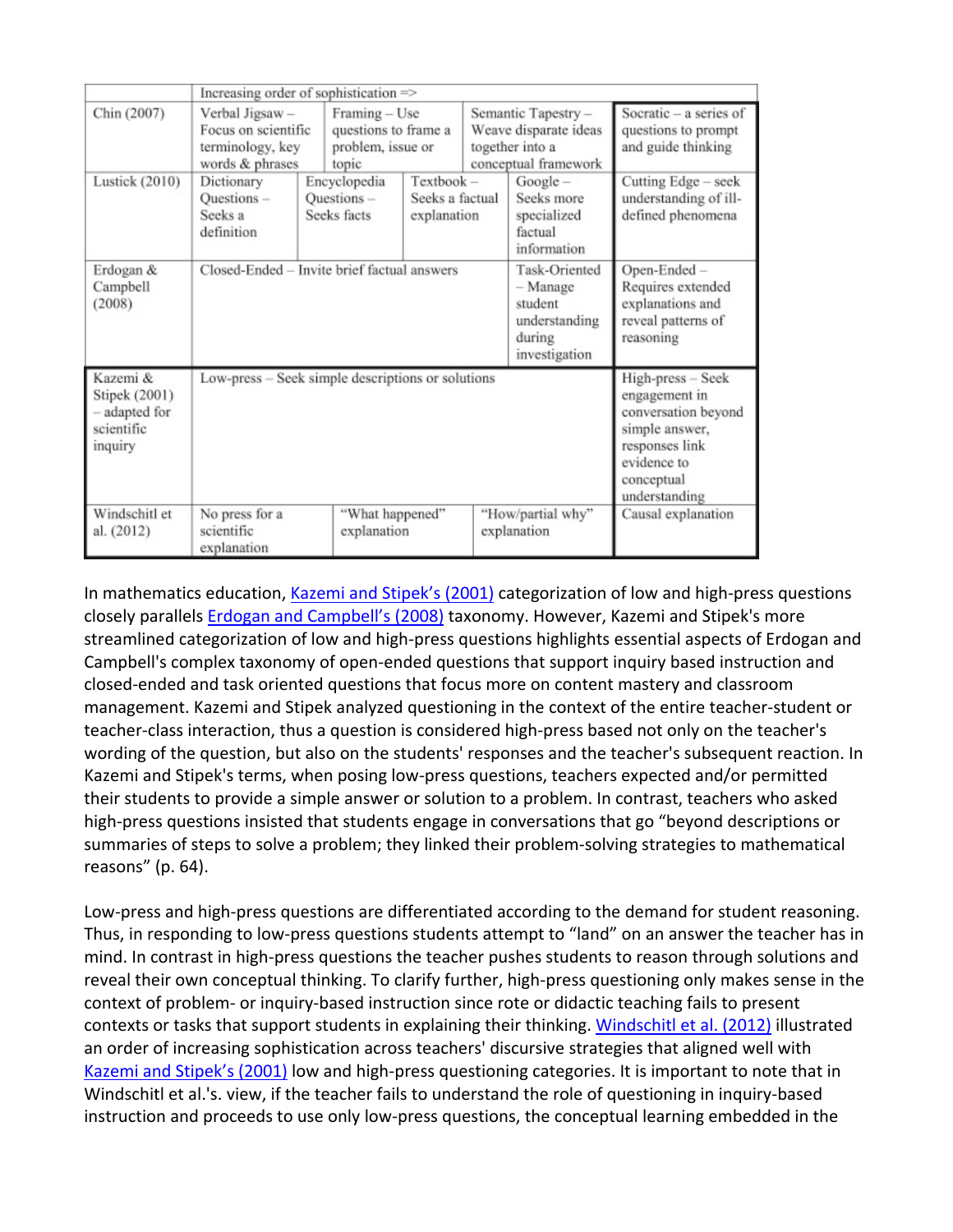instruction can be reduced. Further, a preponderance of low-press teacher questions may reveal that the teacher's goal for the lesson is to emphasize more factual memorization rather than conceptual development. Thus, the teacher's use of different types of questions as implemented in their practice can provide insight into the four core teaching practices supporting inquiry based instruction (Windschitl et al., 2012). The priority Kazemi and Stipek (2001) placed on questioning interactions is vital in considering core teaching practices supporting inquiry‐based instruction because these exchanges provide insight into the teacher's identification of a conceptually robust instructional goal that is fundamental to an inquiry‐based lesson.

#### Models of professional practice development

Development of core teacher practices (e.g. questioning and identifying conceptually robust instructional goals) have been treated as a collection of knowledge and skills accumulated through a combination of educational and field experiences. However, developmental models of professional practice have outlined the complexity inherent in professional knowledge, thus developmental models of professional growth describe the development of complex and context‐dependent *professional practices* that reflect increasing expertise (Dall'Alba & Sandberg, 2006; Dreyfus, 2004). Education researchers have also described numerous instances where effective professional teaching practice requires a complex combination of content knowledge, pedagogical knowledge, and classroom experience (see for example Borko, Mayfield, Marion, Flexer, & Cumbo, 1997). Reform efforts that emphasize a shift in teaching ‐ from traditional models focused on delivering content to inquiry‐based teaching focused on supporting student sense making ‐ have helped to raise questions about what sorts of skills contribute to effective teaching practices (Capps & Crawford, 2013). In our view, models of core teaching practices represent descriptions of the professional practice of advanced and expert teachers. Accordingly, we adapted professional growth models from Dreyfus (2004) and Dall'Alba and Sandberg (2006) to assist our understanding of novice pre‐service teachers' early development toward core teaching practices identified with effective inquiry-based science instruction (Windschitl et al., 2012).

Dreyfus (2004) described a widely referenced five-stage model of professional growth that progresses from novice to expert (see Fig. 2). Beginners are introduced to decontextualized "rules for determining actions on the basis of [context‐free] features" of a task. Thus, at the most rudimentary stage of skill development, novices (Stage 1) attempt to apply these rules into contextualized tasks. Dreyfus contended that, "merely following rules will produce poor performance in the real world…. The student needs not only the facts but also an understanding of the context in which that information makes sense" (p. 177). Over time, and with experience of real situations, novices begin to understand aspects of context that inform the performance of a task. With such examples in mind the novice, now turned "advanced beginner" (Stage 2) can apply context‐dependent maxims that are more nuanced in their application than the rule systems they largely replaced.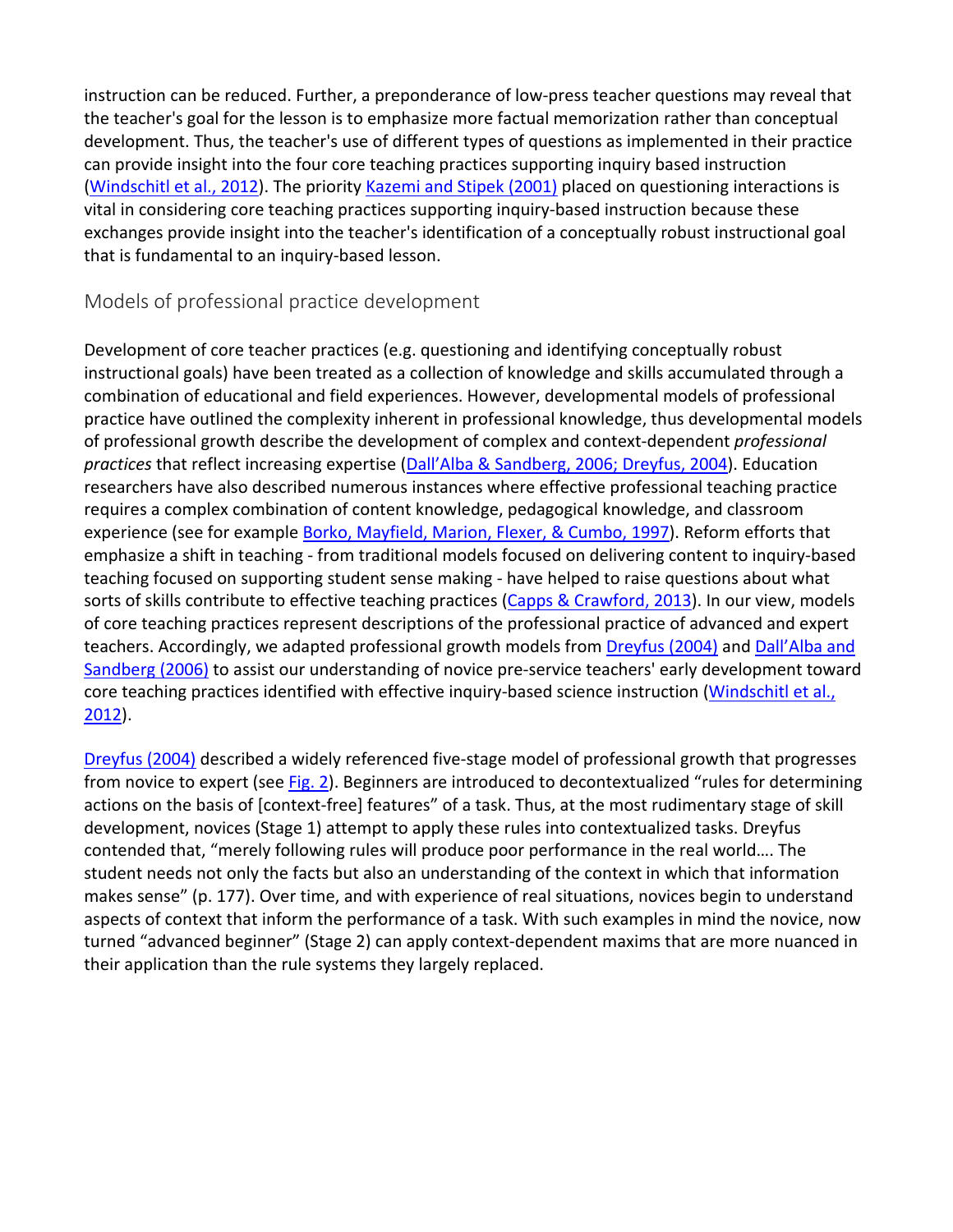

Fig. 2. Stage model of professional practice development adapted from Dreyfus (2004).

As experience accumulates, various options become numerous, but the professional lacks "a sense of what is important in any situation" making performance extremely difficult and complex. To address this difficulty (Stage 3, Competent Performer), professionals learn to select from a collection of systematic approaches "that then determines those elements of the situation or domain that must be treated as important" (Dreyfus, 2004, p. 178). The selection of a relevant systematic approach offers the professional the ability to focus on the most salient features of the problem in context, making performance related decisions easier. However, the uncertainty associated with making tenuous choices about which approach is most appropriate, alongside having attained a level of mastery that imbues the professional with responsibility for decisions alongside limited confidence in the outcome makes the competency stage quite stressful.

Dreyfus's (2004) model further specifies that as the competent performer tries out different perspectives in different contexts, he or she develops a preference for certain approaches in particular contexts, strengthening his or her understanding of the skill in relation to the context, termed "situational discrimination" (p. 178–179). "Proficiency [Stage 4] seems to develop if, and only if, experience is assimilated in this embodied atheoretical way" (p. 179). Proficiency is characterized by an ability to identify problems and desirable solutions, but the professional continues to struggle to develop effective plans of action and reverts to rule systems to identify solutions. In contrast, the expert (Stage 5) intuitively identifies both the problem and the path to a solution by drawing on her "vast repertoire of situational discriminations" (p. 179–180). Dreyfus explained that, "normally an expert does not calculate. He or she does not solve problems. He or she does not even think. He or she just does what normally works and, of course, it normally works" (p. 180). Of central importance throughout Dreyfus's model of professional practice development is the emphasis on contextualized experience in applying skill and knowledge as central in progression from novice practice to expert practice. However, Dreyfus's model fails to consider variations in development of types of professional skill. Accordingly, we incorporated Dall'Alba and Sandberg's (2006) consideration of specific trajectories of professional practice development.

Dall'Alba and Sandberg (2006) added dimension to Dreyfus's (2004) stage model, contending that advanced skill development is dependent on both contextual practice and a foundational understanding of professional practice itself. They suggested that while it is necessary to consider how increasingly sophisticated professional practice develops, it is also vital to explore the nature of the practices that are being developed. Thus, skill development is heavily influenced by the professional's understanding of the nature of practices inherent in the profession in which they are engaged: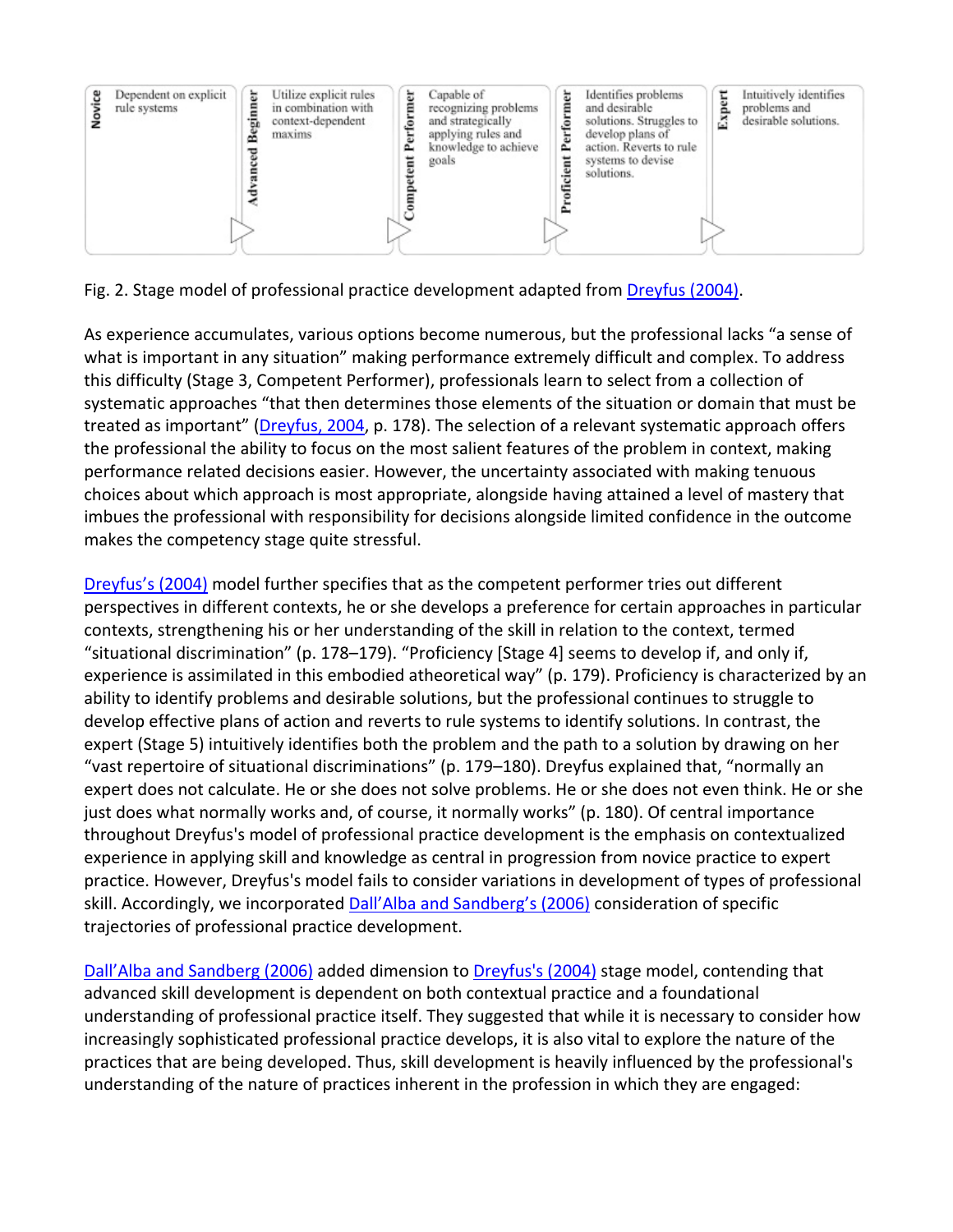The professionals' way of understanding their practice forms and organizes their knowledge and skills into a particular form of professional skill. When practice is understood in a certain way, knowledge and skills will be developed accordingly. For example, when teaching is understood as knowledge transfer, efforts to improve tend to focus on the teachers' presentation of content. When teaching is understood as facilitating learning, developing skill and monitoring and enhancing the learning that occurs is emphasized. In other words, the way in which professional practice is understood, in an embodied sense, is fundamental to how the practice in question is performed and developed, by both individuals and collectively (p. 390).

Thus, the development of professional practice supporting inquiry‐based science teaching requires an early shift in novice pre‐service teachers' understanding of classroom teaching practice from traditional models to reform‐based models.

For our purposes, if novice pre‐service teachers understand the goal of science instruction as effectively delivering content, then their professional teaching practice will involve increasingly sophisticated and intuitive application of methods for content delivery (e.g. low-press questions that stimulate factual recall). In contrast, if novice pre‐service science teachers view their role as supporting and facilitating inquiry‐based instruction, development of classroom teaching practices will involve advancing their ability to support student sense making in keeping with core practice models (e.g. high‐ press questions that support students in making sense of evidence to form conceptually robust explanations). Thus, we envision development of core teaching practices that support inquiry‐based science instruction proceeding in two dimensions: the teacher's understanding of professional practice constitutes the first dimension (Dall'Alba & Sandberg, 2006) and the second dimension reflects the teacher's development of sophisticated practices according to Dreyfus's (2004) stage model of professional development. In applying this conceptual framework in the context of our interpretive case study, we propose a model that highlights differences between the practices of teachers with different levels of experience and suggests phases of development through which teachers may progress.

## Research questions

As discussed earlier, characterizing the types of questions teachers pose as low or high-press (Kazemi & Stipek, 2001) can provide insights into the development of professional teaching practice (Dreyfus, 2004) and understanding of teaching practice itself (Dall'Alba & Sandberg, 2006). Given the centrality of questioning to core teaching practices supporting inquiry‐based science instruction, we examined the practices of two novice pre‐service teachers and one mentor teacher to explore the following questions: (1) How do teachers attempting to implement inquiry‐based science instruction make use of low- and high-press questions, and (2) How do the different ways teachers utilize low and high-press questions lend insight into their development of core teaching practices supporting inquiry‐based science instruction (Fig. 1)?

## Research design

The study presented in this paper is an interpretive case study centered on close analysis of video‐ recorded teaching practices of three science teachers implementing an inquiry‐based lesson. The study considered the ways in which the teachers came to understand and enact inquiry‐based science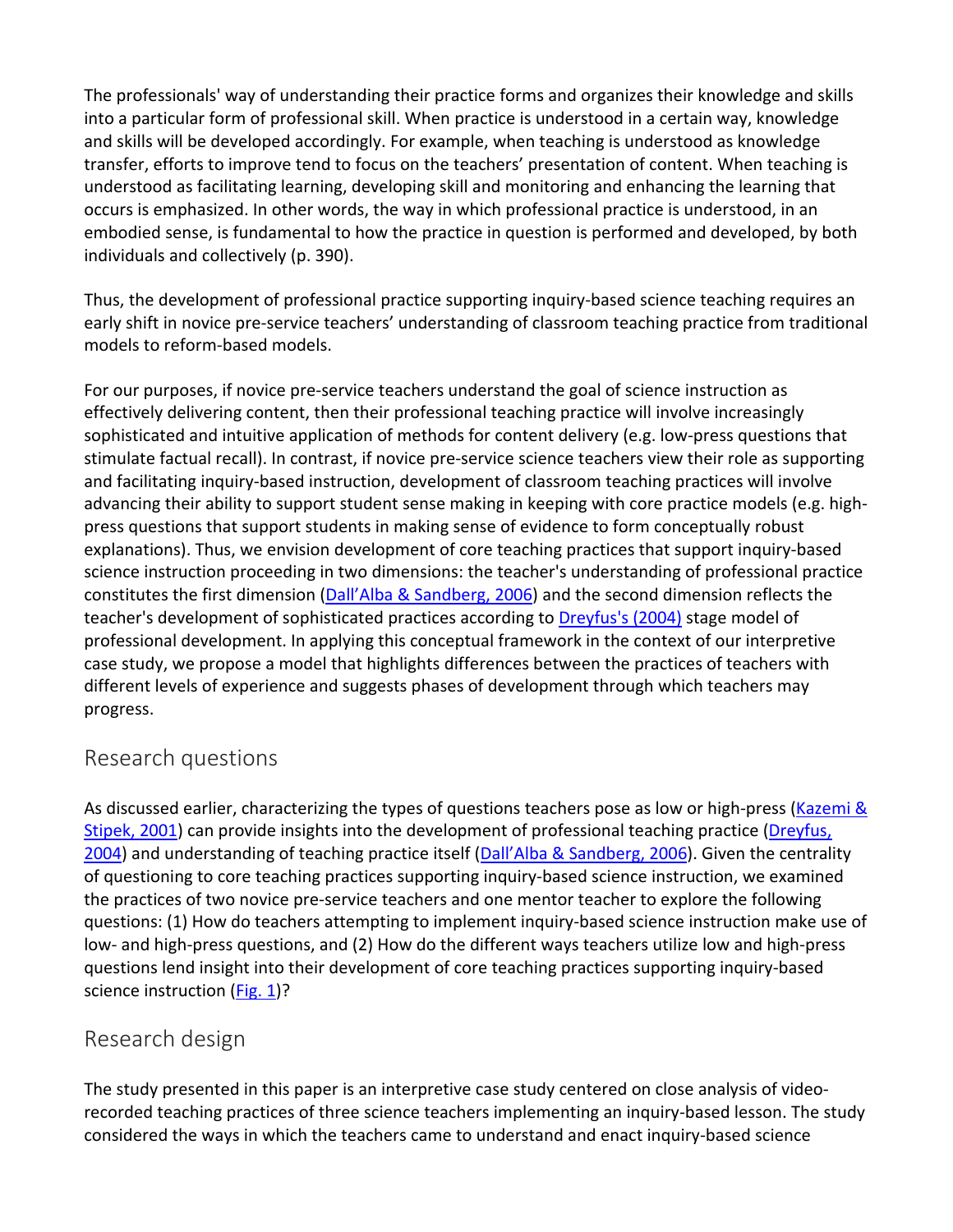instruction as a developmental process, thus, the definition, or meaning of inquiry each teacher enacted was a central focus of the analysis. According to **Schwartz-Shea** (2006):

A central goal of interpretive approaches is understanding human meaning making; issues of causality are not necessarily excluded but are understood much differently than in the variables gestalt…. Being attuned to meaning making involves a recognition of, and sensitivity to, the ambiguities of human experience; researchers presuppose that meanings are negotiated and constructed, and they often deliberately investigate efforts to promulgate or resist particular meanings, at the same time that they explore the variation of meanings across contexts (p. 123).

Through our analysis and comparison of the practices of three teachers implementing the same inquiry‐based lesson, we: (1) tested existing models of core teaching practices supporting inquiry‐ based science instruction within the context of the case study, and (2) developed our own model describing a developmental trajectory that included the teachers' understanding of inquiry and their enactment of core practices supporting it. While we do not argue that this model is generalizable, in keeping with an interpretive epistemology we offer it as a product of descriptive analysis of which aspects are likely transferable to other contexts.

#### Context and participants

To examine the differences in teacher practice more closely, we collected video data of two novice pre‐ service teachers and one experienced mentor teacher implementing the same science unit plan which the novice pre‐service teachers designed together. For purposes of comparison, we also analyzed the practice of their experienced mentor teacher as he adapted and implemented the plan.

Our research was conducted at a private university in the Midwestern U.S. in the context of a National Science Foundation (NSF) Noyce Teacher Scholar Program. The Noyce Teacher Scholar Program supports undergraduate STEM majors in becoming K‐12 mathematics and science teachers. Our Noyce program followed a co-op model adapted from the university's College of Engineering in which small cohorts of prospective STEM teachers are immersed in a high‐need urban school (based on the percentage of students qualifying for free and reduced lunch) as a part of their disciplinary and general methods courses. The co-op examined in this paper was situated in an urban, charter academy with a core emphasis on science.

The cohort of two novice pre‐service teachers (Ms. Davidson, biology and education major and Ms. Matthews, biomedical engineering and education major), $\frac{1}{2}$  and the first author, serving as the science methods instructor, worked extensively in the classroom of a mentor science teacher with eight years of experience (Mr. Simpson). The science methods course was embedded in a science classroom with the novice pre‐service teachers participating in discussions and observing classroom practice with their university instructor (author 1) and completing 80 h of field experience in the same setting over the course of a semester. The science methods course served as the second field experience in the novice pre‐service teachers' program and their first opportunity to plan and implement whole group instruction. The science methods instructor emphasized practices supporting inquiry‐based instruction and a student‐centered classroom structure in the methods course materials and discussions. As part of the methods course, the two novice pre‐service teachers collaborated to develop and implement a unit on genetic engineering. The teachers then enacted each of the unit's six 55‐min lessons in a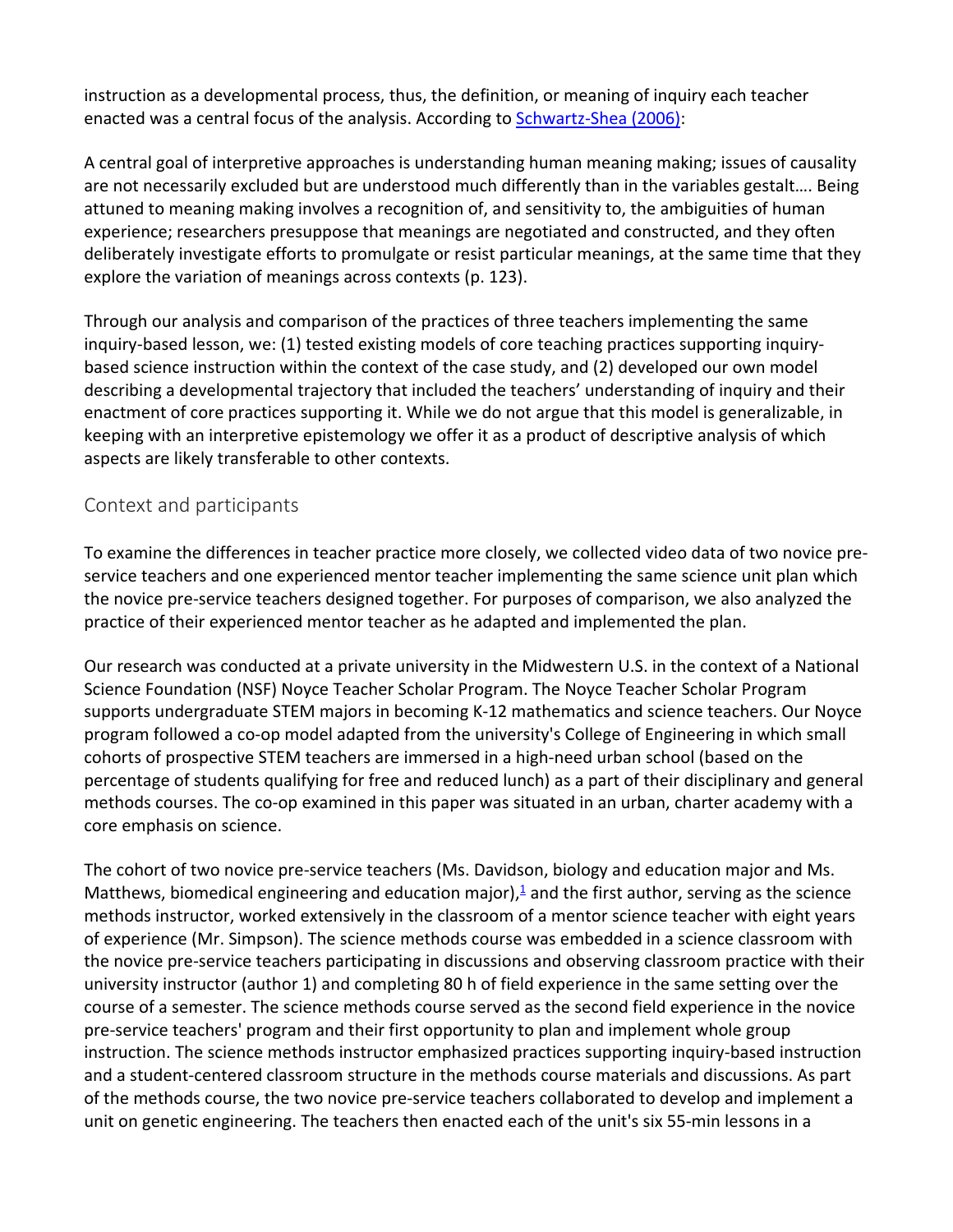parallel fashion with Ms. Davidson teaching each lesson first (2nd hour), followed by Ms. Mathews (3rd hour) and Mr. Simpson (6th hour). Because the teaching practice occurred during the field experience rather than during the science methods course, Mr. Simpson was present for all lessons. Ms. Davidson and Ms. Matthews were typically present only when they taught. The first author was also present for most of Ms. Davidson and Ms. Matthews's instruction with exceptions for scheduling conflicts.

#### Data sources and data analysis

Data for this study included the novice pre-service teacher designed genetic engineering unit plan, accompanying daily lesson plans, and video‐recordings of class periods in which each teacher implemented the unit plan. The unit plan included four lessons: (1) the background for genetics and genetic engineering, (2) the ethics of genetic engineering, (3) the products of genetic engineering, and (4) the processes of genetic engineering. The novice pre‐service teachers described the unit plan as reflective of reform‐based science instruction. Our finer grained analysis further reflected on a single lesson the novice pre‐service teachers specifically identified as an inquiry‐based science lesson. However, we will make the explicit argument in the findings that this description is further evidence of the early stage of their development with regard to core teaching practices supporting inquiry‐based science instruction. During research and development of the unit, the novice pre‐service teachers consulted with the university instructor and mentor teacher for advice on plans and logistical details.

In order to analyze teaching practices enacted by teachers at different stages of professional practice development (Dall'Alba & Sandberg, 2006; Dreyfus, 2004), we initially segmented the video‐recording into epochs and transcribed the classroom discussion. Next, we used an open qualitative coding method (Strauss & Corbin, 1998) to analyze teaching practices in the transcribed epochs. Categories at this coding level included managing lessons, providing explanations, facilitating group work, posing questions, responding to explanations, and making real‐world connections. After comparing the ways the teachers enacted each of these practices, we recognized the centrality of questioning to the participants' enactment of core teaching practices supporting inquiry‐based instruction and focused further exploration on teacher questioning as an indicator of development that distinguished the practice of the more experienced teacher from the novice pre‐service teachers. In order to analyze questioning practices we drew on Kazemi and Stipek (2001) to categorize each questioning exchange initiated by each teacher as low or high‐press. We considered patterns of questioning across the three instances of the inquiry‐based science lesson by: (1) calculating the frequency with which each teacher posed each type of question, and (2) examining each teachers' use of each type of question within the context of the lesson. Specifically, we analyzed how the practice of teacher questioning provided insight into the teachers' development in relation to core teaching practices supporting inquiry‐based science instruction.

## Findings

Planning for inquiry‐based science instruction

As Table 2 illustrates, Ms. Davidson and Ms. Matthews developed their unit around a conceptual goal that emphasized students' ability to analyze the processes and ethical implications of genetic engineering. We consider this to be a fairly robust conceptual goal for the unit as it encouraged students to engage in higher order cognitive work. However, the objectives for the unit plan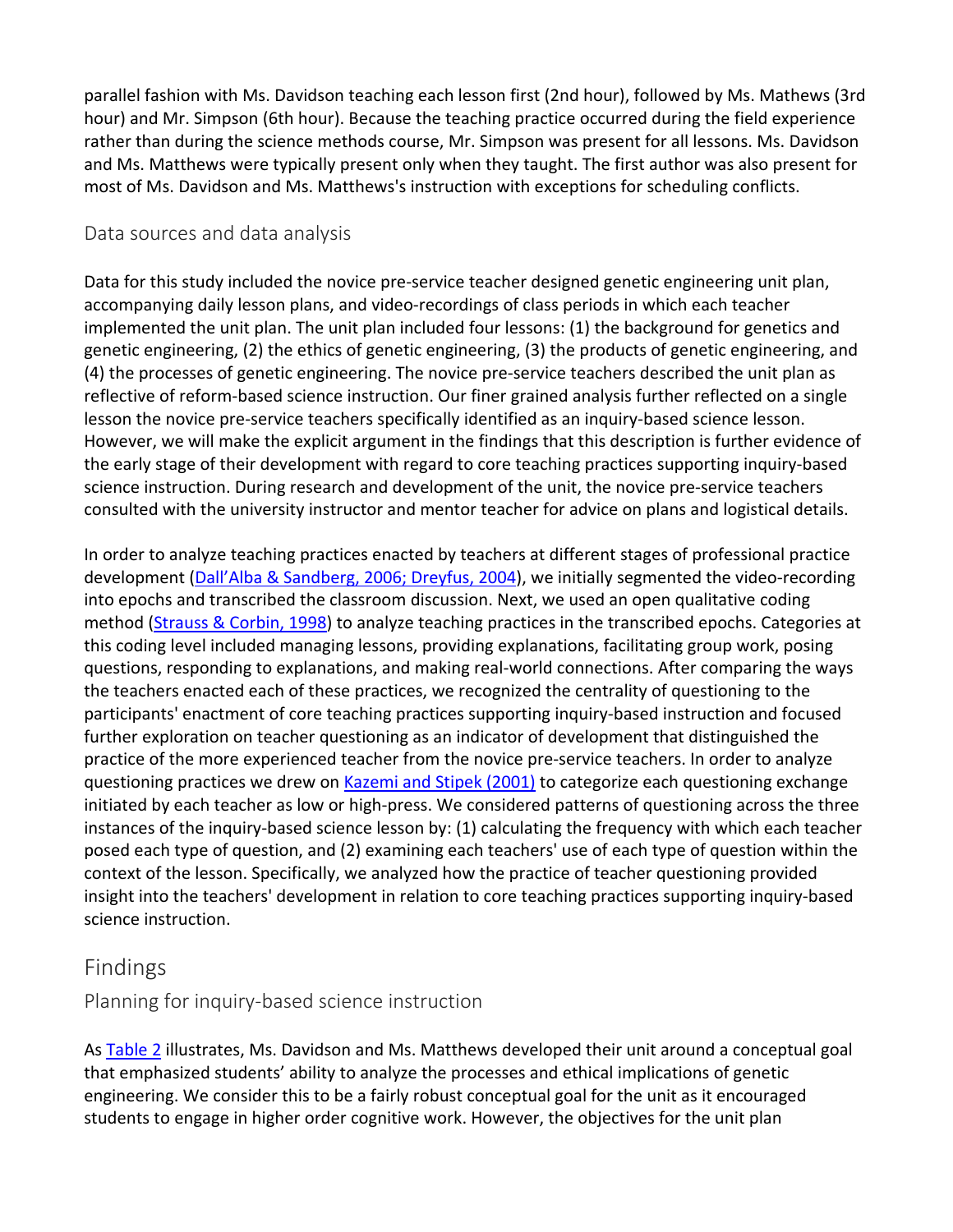undermined the conceptual depth of the larger goal by emphasizing skills associated with a lower cognitive demand (e.g., describe, explain, identify). Although, the lesson examined for this paper was described by the novice pre‐service teachers as an inquiry‐based science activity, the goal Ms. Davidson and Ms. Matthews identified maintained a lower cognitive demand as well, calling for a definitional understanding of the term "genetic engineering".

Table 2. Evidence of goal setting and questioning in unit and lesson plans.

•

| Unit Plan<br>Major Goal | The goal of this unit is for students to be able to analyze how genetic engineering is<br>being used in the scientific community and determine whether it is ethical or not<br>based on the associated risks and benefits. |  |  |  |  |
|-------------------------|----------------------------------------------------------------------------------------------------------------------------------------------------------------------------------------------------------------------------|--|--|--|--|
| Unit Plan<br>Objectives | Describe, through written answers, how genes and DNA affect the traits of an<br>individual (emphasizing the idea that genes encode proteins, which produce<br>traits).                                                     |  |  |  |  |
|                         | Examine examples of genetically engineered organisms and describe, in<br>writing, at least one difference between these organisms and organisms<br>experiencing genetic mutations or variation.                            |  |  |  |  |
|                         | Describe, without using their notes, what genetic engineering is.                                                                                                                                                          |  |  |  |  |
|                         | Summarize, in writing, the process of genetic engineering, emphasizing the 5<br>main steps.                                                                                                                                |  |  |  |  |
|                         | Explain, in writing, the purpose of plasmids, restriction enzymes, and sticky<br>ends.                                                                                                                                     |  |  |  |  |
|                         | Explain, in writing, three benefits associated with genetic engineering.                                                                                                                                                   |  |  |  |  |
|                         | Identify, in writing, three risks associated with genetic engineering.                                                                                                                                                     |  |  |  |  |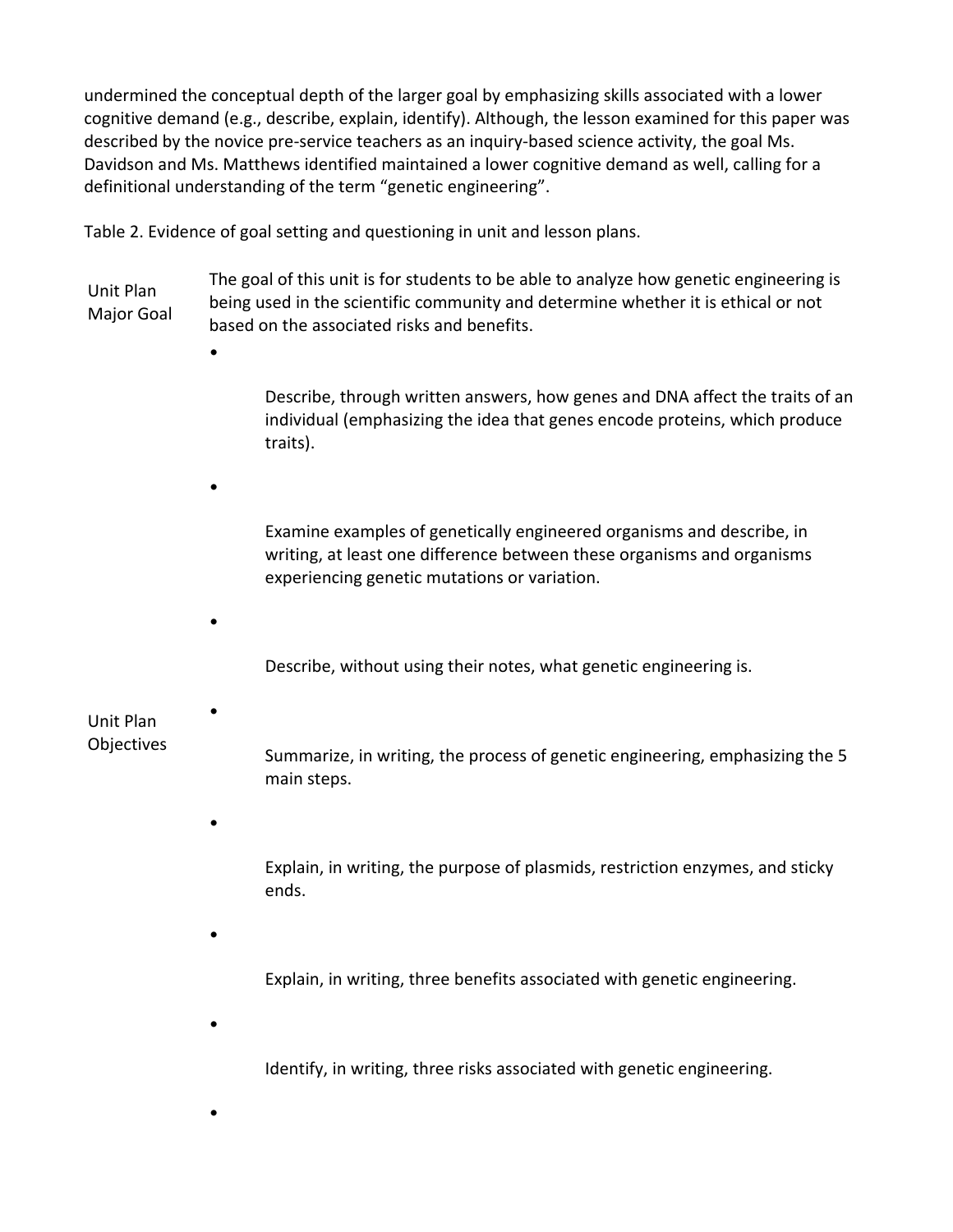Describe three causes of concern for animal welfare during genetic modification.

Defend a personal claim about the ethics of genetic engineering using at least 2 of the risks or benefits discussed in class.

Lesson Goal Genetic engineering is the artificial manipulation, modification, or recombination of DNA or other nucleic acid molecules in order to modify an organism or population of organisms. Genetic engineering is often used to produce a desired trait in an organism that does not naturally produce this trait. This big idea will be supported through the comparisons of the concepts of genetic variation and genetic mutation. Lesson Plan **Discussion** Questions What similarities do you see between the case studies in the neither column? Do you see any differences? What differences do you see between the neither case studies and the genetic mutation case studies? Between the neither and the genetic variation case studies? Do genetically mutated organisms tend to have positive or negative results? What kind of traits do the "neither" organisms portray, positive or negative? Are these traits ones that could be produced on their own? Can the traits be found in other cases throughout the species or is this trait something completely new?

•

Ms. Davidson and Ms. Matthews structured the inquiry‐based lesson described in this paper around eight examples projected from individual PowerPoint slides (sample slide provided in Fig. 3) and asked students determine if each example constituted genetic variation, mutation, or neither. Included in the plan (Table 2) were a series of questions the novice‐pre‐service teachers developed to facilitate their discussion of genetic engineering with students. While examining the questions they developed in isolation, it is difficult to envision exactly how they anticipated the discussion of genetic engineering proceeding. Some of the questions potentially required a higher cognitive demand, asking students to identify and explain similarities and differences among a series of examples, which could be used to develop explanations from evidence. On the other hand, some questions appeared rather closed ended (e.g. are the traits in the neither category generally positive or negative?), but if these questions were used to initiate a discussion of the value of genetically engineered traits over mutations, one could envision a fruitful and higher order discussion progressing. Thus, having examined the plan from which all three teachers worked, we turned to video-recordings of their lessons to explore the practices through which they enacted inquiry‐based science.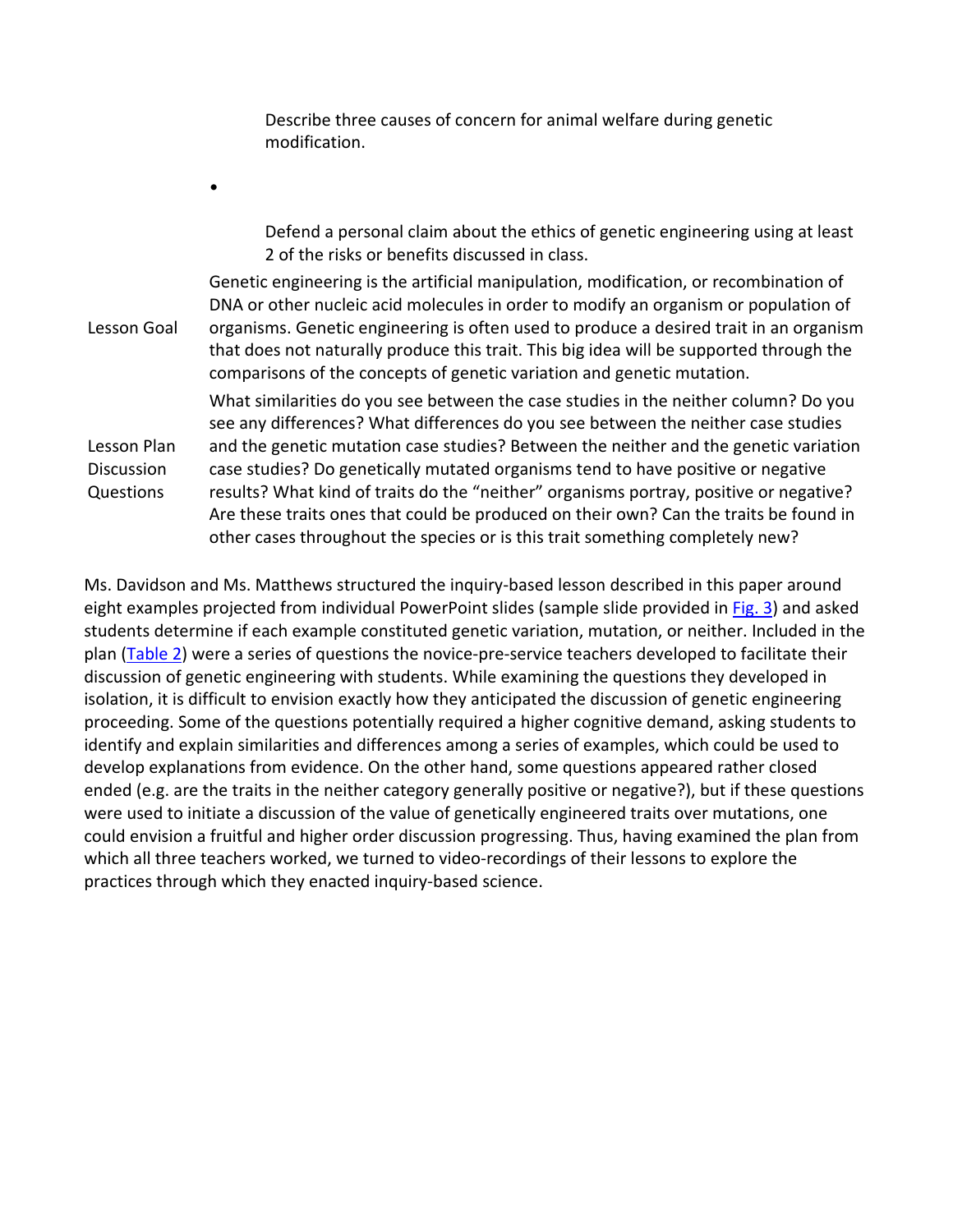## **Genetic Mutation vs. Genetic Variation**

#### Case 5) Glo-Fish

Zebrafish are tropical, freshwater fish that have become common aquarium fish. They got their name from the stripes that run along the length of their body. Glo-Fish are a type of zebrafish that contain a gene that makes them fluoresce. They are available in pet stores and come in various colors (red, green, blue, yellow, and purple).



#### Fig. 3. Activity slide presenting the Glo‐fish example.

Implementing an inquiry‐based lesson

A numerical summary of the types of questions each teacher posed provided background for a more detailed discussion about the three teachers' questioning practice. As illustrated in Table 3, Ms. Davidson posed 35 low‐press and no high‐press questions. Ms. Matthews asked 20 low‐press, and seven high-press questions. In contrast Mr. Simpson asked eight low-press and 20 high-press questions.

Table 3. Summary of teachers' questioning practices.

|                    | Low-press Questions High-press Questions Total Questions |     |
|--------------------|----------------------------------------------------------|-----|
| Davidson 35        |                                                          | 35  |
| <b>Matthews 20</b> |                                                          | -27 |
| Simpson 8          | 20                                                       | 28  |

Table 3 further highlights the importance of identifying the type and use of questioning as a teacher practice since the total number of questions posed by each teacher was fairly similar (35, 27 and 28 respectively). However, if the number of questions were considered as a proxy for effective inquiry‐ based science instruction, the result would be misleading. This finding contrasts somewhat with Erdogan and Campbell's (2008) finding that teachers employing constructivist teaching practices asked significantly more questions than those employing less constructivist practices. In our analysis, we found that the number of questions alone was not indicative of the quality of inquiry-based science instruction, but rather the quality of questioning interactions the teacher initiated. This point is illustrated by the fact that while Ms. Davidson posed the most questions overall (35), all of her questions were low‐press and her instruction did not attempt to support students in making sense of natural selection as the big idea underlying genetic engineering. Her constant use of low‐press questions that sought confirmation of factual and predetermined answers suggested that her conceptualization of her instructional goal was more about vocabulary and definitions than conceptual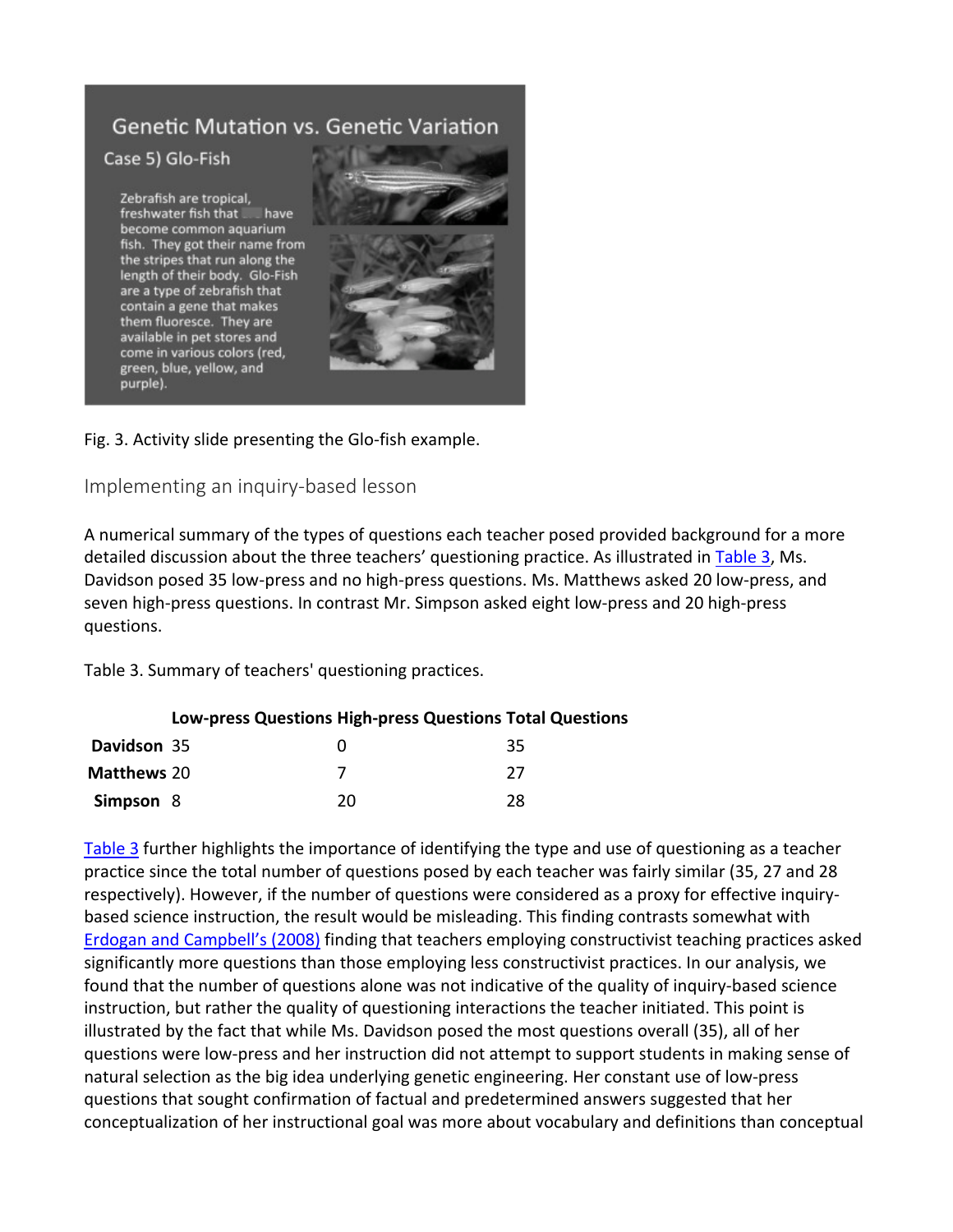growth. However, due to the preponderance of low‐press questions, her practice initially appeared somewhat student-centered because she was constantly interacting with students. Finally, we identified a pervasive Initiate, Response, Evaluate (IRE) pattern in Ms. Davidson's practice that also was evident in Ms. Matthews teaching. The IRE pattern has been identified as common in traditional, teacher-centered classrooms (Lemke, 1990). The high number of low-press questions with little consideration of student responses in shaping the lesson characterized the IRE approach and further reinforced a factual rather than conceptual goal for the lesson.

Mr. Simpson asked fewer questions overall (28), but his pattern of questioning (8 low-press and 20 high-press) revealed the more robust conceptual goal for which he adapted the lesson, student sense making around the relationship between genetic engineering and foundational evolutionary concepts in which his students were able to engage (See Fig. 1, eliciting student ideas to make sense of material activity). While differences in the total numbers of questions were evident in our overall classification of practices, the way questioning patterns influenced inquiry‐based instruction emerged by tracing those patterns in a detailed analysis of transcript excerpts. For the sake of comparison, in the next section we focus on each teachers' discussion of the fifth example, Glo-fish (fish that are genetically engineered to glow in the dark. See Fig. 3). We dissect excerpts of each teachers' practice (Figs. 4-6) with particular attention to: (1) their use of questioning, (2) the implications of questioning interactions for each teachers' instructional goal, and (3) the developmental sophistication of each teacher's enactment of inquiry‐based science instruction.

1. Ms. Davidson: So let's move on to the next one. We're looking at Glo-fish. If you guys could take a stab at what you think glow fish are due to.

- 3. Ms. Davidson: Neither. All right so I'm seeing a majority of neither. And several mutations. So can somebody that thought that this was a mutation, can they tell me why that they think it's a mutation? (Low-Press Question)...
- 4. Student: Because it contains a gene that makes them fluorescent, that makes them glow.
- 5. Ms. Davidson: He said because it contains a gene that makes them glow.
- 6. Ms. Davidson: So some of you that said it was neither, why do you think it's neither? Lauren, I saw that you had a neither card up can you tell me why you think it was neither variation or mutation. (Low Press Question)...
- 7. Student: I don't know I just thought it was neither.
- 8. Ms. Davidson: You just thought it was neither. Does anybody have another reason why as to they think it would be neither? (Low-Press Question)
- 9. Ms. Davidson: All right so the correct answer is indeed the fact that it is neither variation or mutation. Once again, this is kind of like the rice. It doesn't contain a gene that naturally occurs in it. Because if you look at the zebra fish up top [referring to the slide], you can do certain things and make it fluoresce like these fish down here. So it is indeed neither.
- 10. Student: Do they light up in the dark?
- 11. Ms. Davidson: They just produce a different color and if you like shine a black light on them they fluoresce. You know like you go cosmic bowling? Bowling like your bowling balls glow? Like the same light ...
- 12. Ms. Davidson: So let's move on to our next case study so we're going to be looking at corn this time around. I'm going to give you guys a minute to decide if you think this is a mutation, variation, or neither.

#### Fig. 4. Transcript excerpt Ms. Davidson.

<sup>2.</sup> Ms. Davidson: All right so is everybody ready to give me what their thought is? Can I see everybody's cards please as to what you think it is? Mutation, Variation, or Neither. (Low-Press Question) Can I see your cards? [students hold up cards]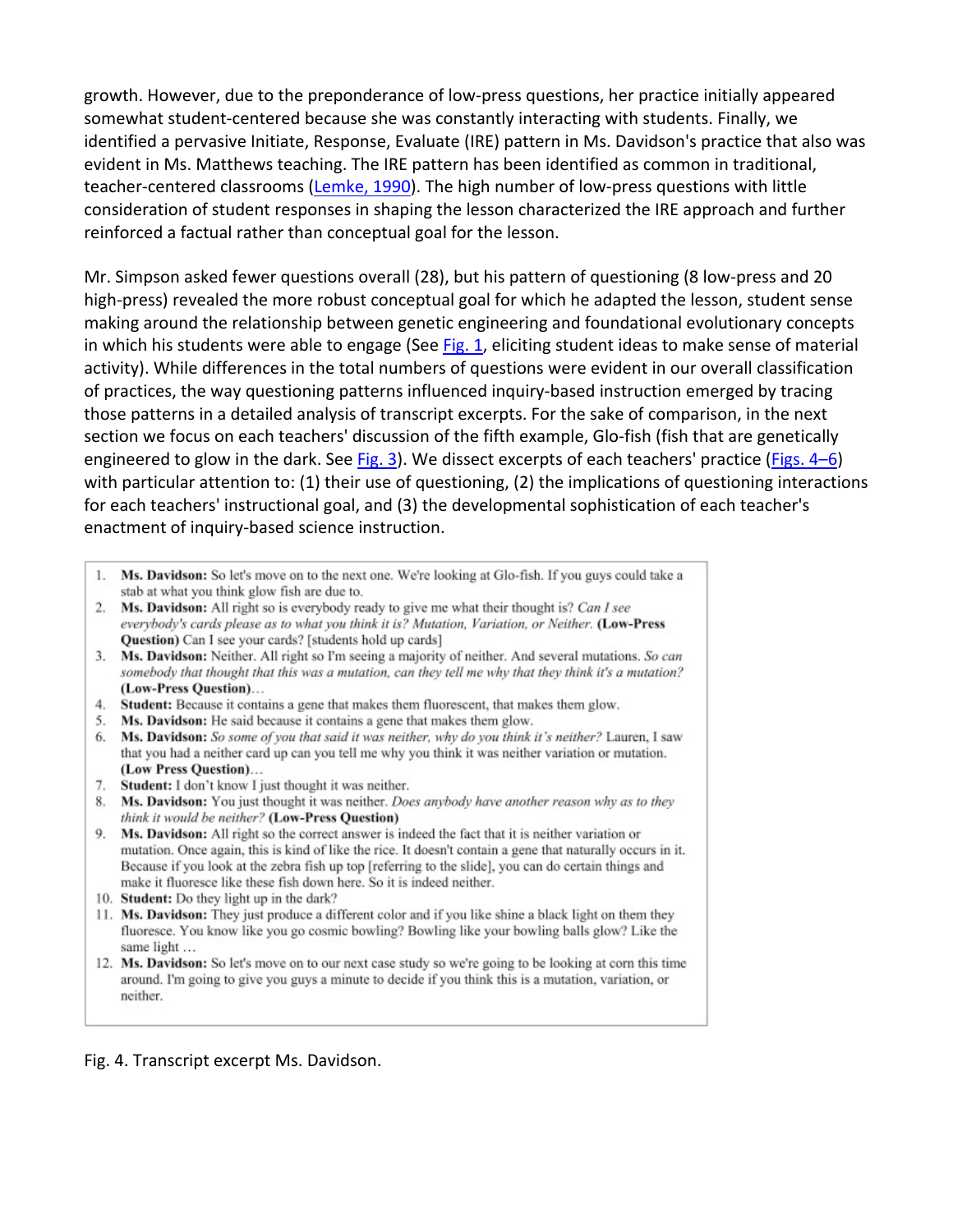- $1.$ Ms. Matthews: So variation is used to explain diversity within a population. We don't all look the same right? Hair color is one trait that varies between individual because of the alleles that are passed down from parents, so good. Glo-fish. These are kind of cool. So this is what a normal zebra fish looks like...this, these brightly colored ones, these are the Glo-fish....
- 2. Ms. Matthews: All right, let's take a vote, ready for your cards. What do you think about Glo-fish? Pick one card. (Low-Press Question) Okay. We've got a couple of different answers here.
- 3. Ms. Matthews: So somebody in the group that said neither, why don't you give me your reason. What do you think? (Low-Press Ouestion)
- 4. Student: It's because we couldn't figure out [inaudible].
- 5. Ms. Matthews: All right, somebody who said, wait you said variation right? Somebody said mutation, What do you guys think? (Low-Press Question)
- 6. Student: Because they inherit the same genes.
- 7. Ms. Matthews: They inherit the same genes. Do zebra [fish] normally have genes that make them fluoresce? That makes them glow? (High-Press Question)
- Student: No. It don't say they have the gene it says they glow [referring to slide]. 8.
- 9. Ms. Matthews: No. Right. And for that reason....the Glo-fish contain that gene, the normal zebra fish, it says......Mr. Simpson?
- 10. Mr. Simpson: Where are they available? So are they available in the wild? (High-Press Question)
- 11. Students: NO
- 12. Ms. Matthews: So it's neither, right? But it is neither because it is something that is not found out in nature it's not something that if you were to go to a tropical fresh water part of the world, you would not see Glo-fish swimming around in the water. Okay? All right, so let's look at number 2 on your sheet.

Fig. 5. Transcript excerpt Ms. Matthews.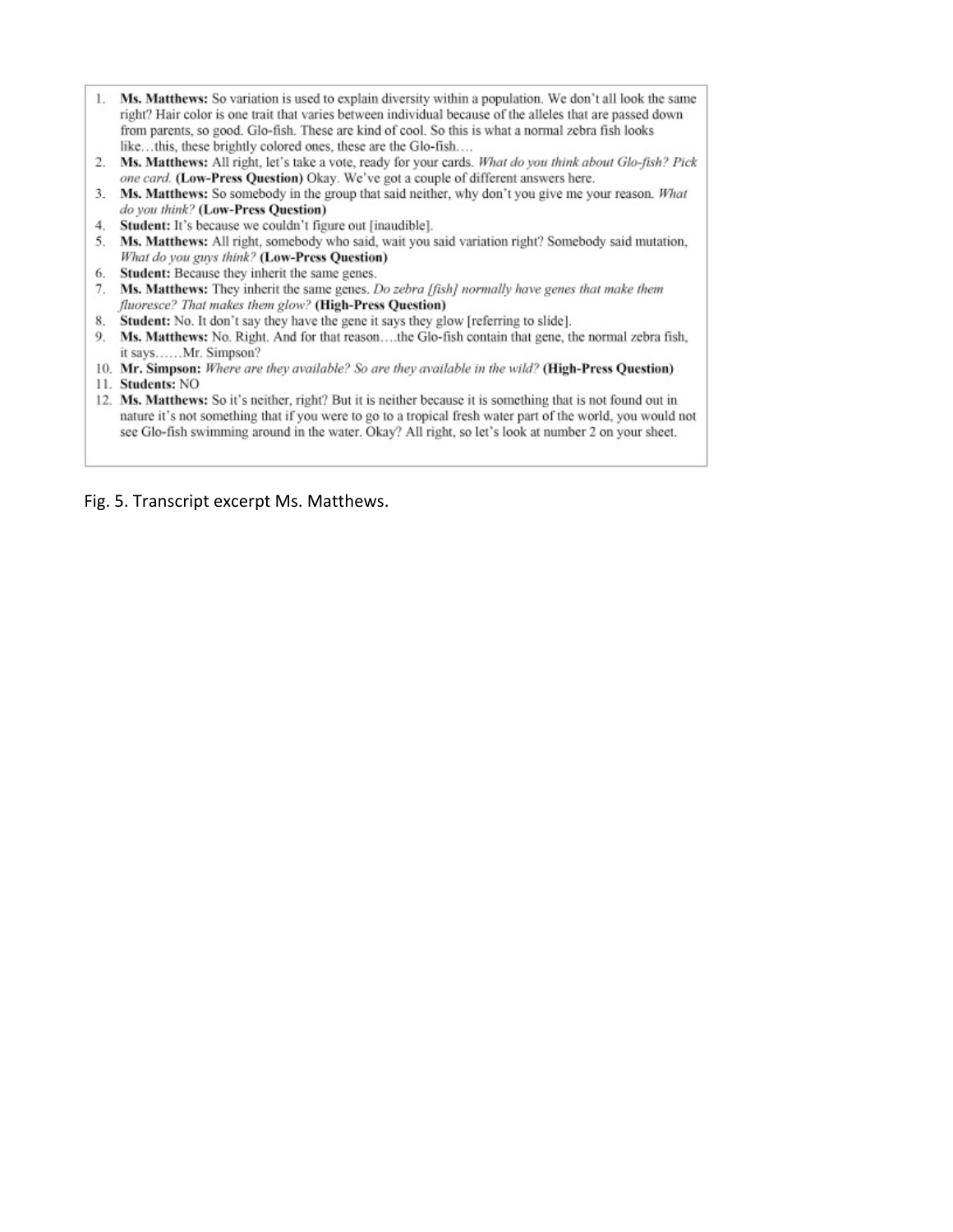1. Mr. Simpson: All right, let's do this one, Glo-fish!... Hold em up, hold it up, Hold it up.... I have mutation, mutation, mutation. I've got variation... Now why are you guys holding up all three?... [Similar overview of other examples] 2. Mr. Simpson: Now. Hold on. We had two that we were confused about. One was the fish and one was the (snap, snap, snap). Not the corn. (students chatter) The rice! The fish and the rice. Okay. So even in your journal, I kept asking Tyler what would be the purpose of having, the advantage of having vitamin A for the rice? Is there an advantage for the rice? (High-Press Question) 3. Students: [Talking over one another] Yes? No? 4. Mr. Simpson: Who gets the advantage? (High-Press Question) 5. Students: [Several students in unison] We do... 6. Mr. Simpson: The advantage is not for the rice. The advantage is for me. I eat this rice, I get vitamin A. 7. Mr. Simpson: The fish. Is there an advantage to having that fluorescent color? (High-Press Question) 8. Students: [In unison] No! 9. Mr. Simpson: What advantage does it grant? (High-Press Question) 10. Student: That animals can see you in the dark. 11. Mr. Simpson: Do you want to be seen in the dark? (High-Press Question) 12. Student: No 13. Mr. Simpson: No. So who gets the advantage? Did you read where those things are found? Let's think about it. Let's go back. It's found where? (High-Press Question) 14. Students: [In unison] In Pet stores. 15. Mr. Simpson: So who gets the advantage of the pretty colors? (High-Press Question) 16. Students: [In unison] We do! 17. Mr. Simpson: Last one. Silk proteins. Does this goat get any advantage of having silk proteins in it's milk? (Low-Press Question reframed as a High-Press Question) 18. Students: No. 19. Mr. Simpson: No. So what they all have in common.... Remember when we did the silk video. Remember, silk is one of those things, it's one of the strongest things in nature? So people actually harvest this silk and they use it to make bullet proof vests and things like that. So where does this all come together? Notice. Where does this gene come from?(High-Press Question) 20. Student: Spiders? 21. Mr. Simpson: Where did the gene for the golden rice come from? (High-Press Question) 22. Students: Oranges? 23. Mr. Simpson: It comes from sweet potatoes and carrots. Where does the gene come from for the fish? (High-Press Question) 24. Students: Jellyfish. 25. Mr. Simpson: So is this a mutation? No. There's something else going on here. You have one gene going from one organism from another. Just randomly, it pops up. (High- Press Question) 26. Student: Sexual Reproduction? 27. Mr. Simpson: No, What is it Kevin? (High-Press Question) 28. Student: Genetic Engineering! 29. Mr. Simpson: Genetic Engineering! So this is kind of the theme of the unit. I am going to move

forward, and I want you take out your notebooks; I want you to go back to your seats right now.

Fig. 6. Transcript excerpt Mr. Simpson.

Ms. Davidson

Ms. Davidson introduced each example by reading the information on the slide and raising the question of whether the trait was a result of genetic variation, genetic mutation, or something else (Fig. 4, Turn 2). After providing several minutes for small group discussion, students were directed to use cards to indicate their responses. Reacting to a split response from students, Ms. Davidson asked for a volunteer to explain their answer that Glo‐fish was a 'mutation' (*incorrect answer*, Turn 3). The student speculated that the glowing was a genetic trait, but neglected to relate that understanding to why the trait occurred (Turn 4). Ms. Davidson repeated the answer (Turn 5) and moved on to ask another student to explain why they chose 'neither', (*correct answer*, Turn 6). The student stated that she did not know why she guessed 'neither' (Turn 7). Ms. Davidson repeated the student's statement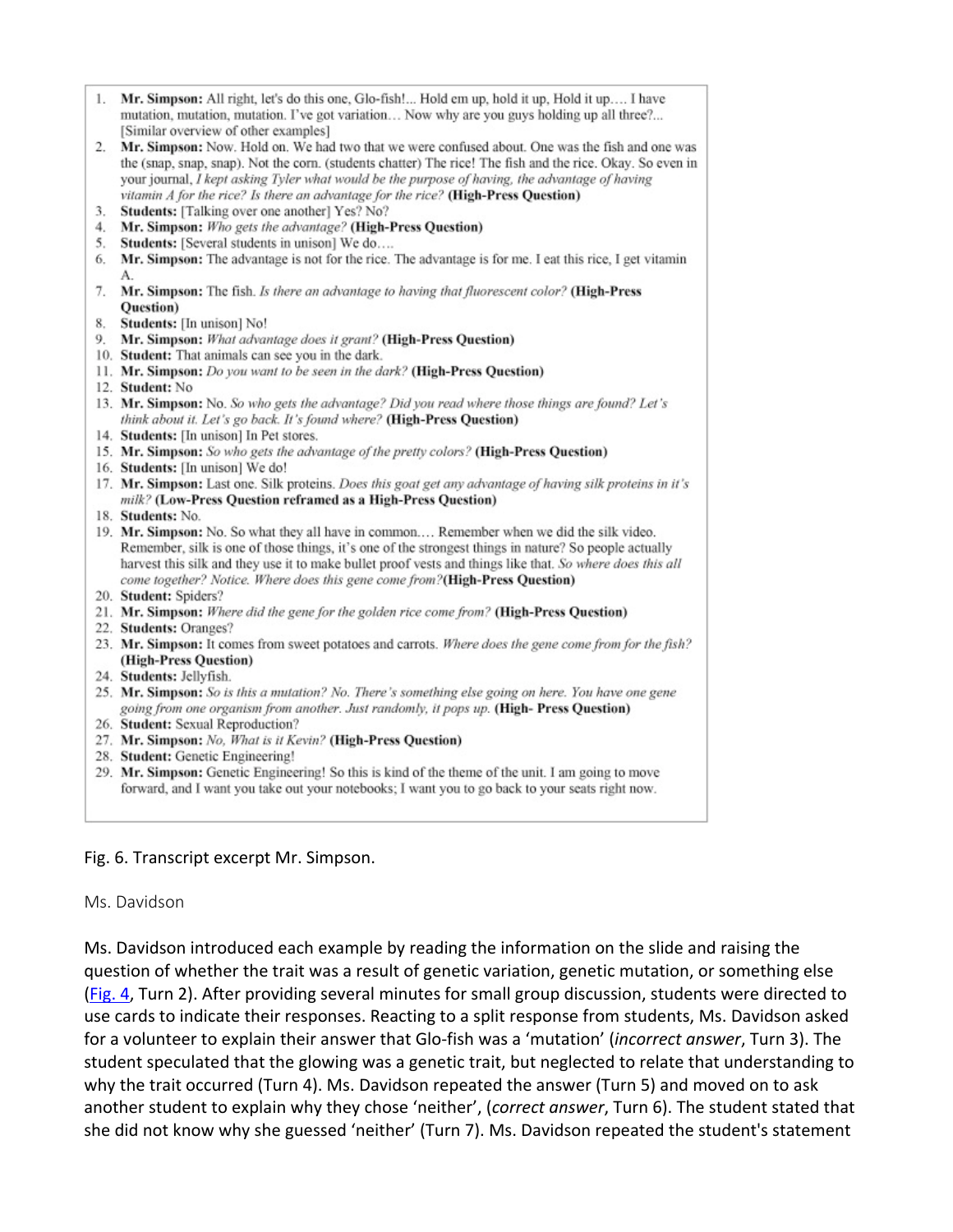and accepted the answer (Turn 8). Ms. Davidson then sought another volunteer to suggest another reason that the answer would be neither (*low‐press question*, Turn 8). When no student volunteered, Ms. Davidson provided the correct answer as well as a rationale for the correct answer (Turn 9). It is important to note that the question Ms. Davidson initially posed in Turn 6 (asking students to explain their choice) had the potential to initiate a high‐press exchange. However, when students failed to provide an answer, Ms. Davidson filled in the implied "blank" rather than continue to press students to reveal their thinking. This instance demonstrates that the purpose of the question is often most evident in the interaction that follows, since the question itself could be used to achieve varied purposes.

While Ms. Davidson asked students to provide support for their answers, her use of questioning indicated that her instructional goal was primarily an attempt to rule out wrong answers and emphasize a complete and expected canonical response. Following Ms. Davidson's recitation of the factual answer and the justification she expected, one student asked for more information about the glowing trait in fish (Turn 10), which suggested that all of the students might not have understood the context. Ms. Davidson attempted to relate the Glo‐fish example to another real life context of cosmic (glow in the dark) bowling (Turn 11), but this example fell flat since students did not appear to share that experience. Ms. Davidson then let the Glo‐fish conversation drop, moved on to the next example (Turn 12), and continued the lesson without addressing that some students may not have entirely grasped the Glo‐fish example and what it contributed to their understanding of genetic‐mutation, variation, and engineering.

Our analysis of Ms. Davidson's questioning practice further revealed the lack of conceptual depth associated with the goal for her lesson. A nuanced reading of the excerpt in Fig. 4, with particular emphasis on her summary (Turn 9) suggests that her intrinsic goal for the lesson was for students to generate a canonical definition for the three categories of genetic variation, mutation, and "other." Ultimately, Ms. Davidson expected students to associate the "other" category with human intervention through genetic engineering. Thus, while the lesson Ms. Davidson enacted was an inductive form of science instruction, it represented a rudamentary understanding of inquiry through which a teacher delivers content to students while avoiding directly telling them the information. For example, in order to ensure that students were exposed to the proper canon, Ms. Davidson delivered the fact‐based definitional content when she stated; "so the *correct* answer is indeed the *fact* that it is neither variation or mutation" (Turn 9). In sum. Ms. Davidson's lesson, retained the factual emphasis of didactic instruction rather than the conceptual emphasis of core teaching practices required for robust inquiry‐based science instruction (Windschitl et al., 2012). Considered through the lens of Dall'Alba and Sandberg's (2006) understanding of professional development, Ms. Davidson's practice indicated that despite reflecting priorities of inquiry‐based instruction in discussions, her fundamental understanding of teaching practice retained a prioritization of content delivery more consistent with didactic instructional models. Therefore, as we will argue in subsequent sections, Ms. Davidson enacted a nascent understanding of inquiry‐based science instruction.

#### Ms. Matthews

Ms. Matthews introduced the Glo‐fish example with a more fluid transition. She completed a discussion about variation in hair color, emphasizing the importance of variation for explaining genetic diversity in a population (Turn 1). Then she explained that some zebra fish have the Glo‐fish trait. This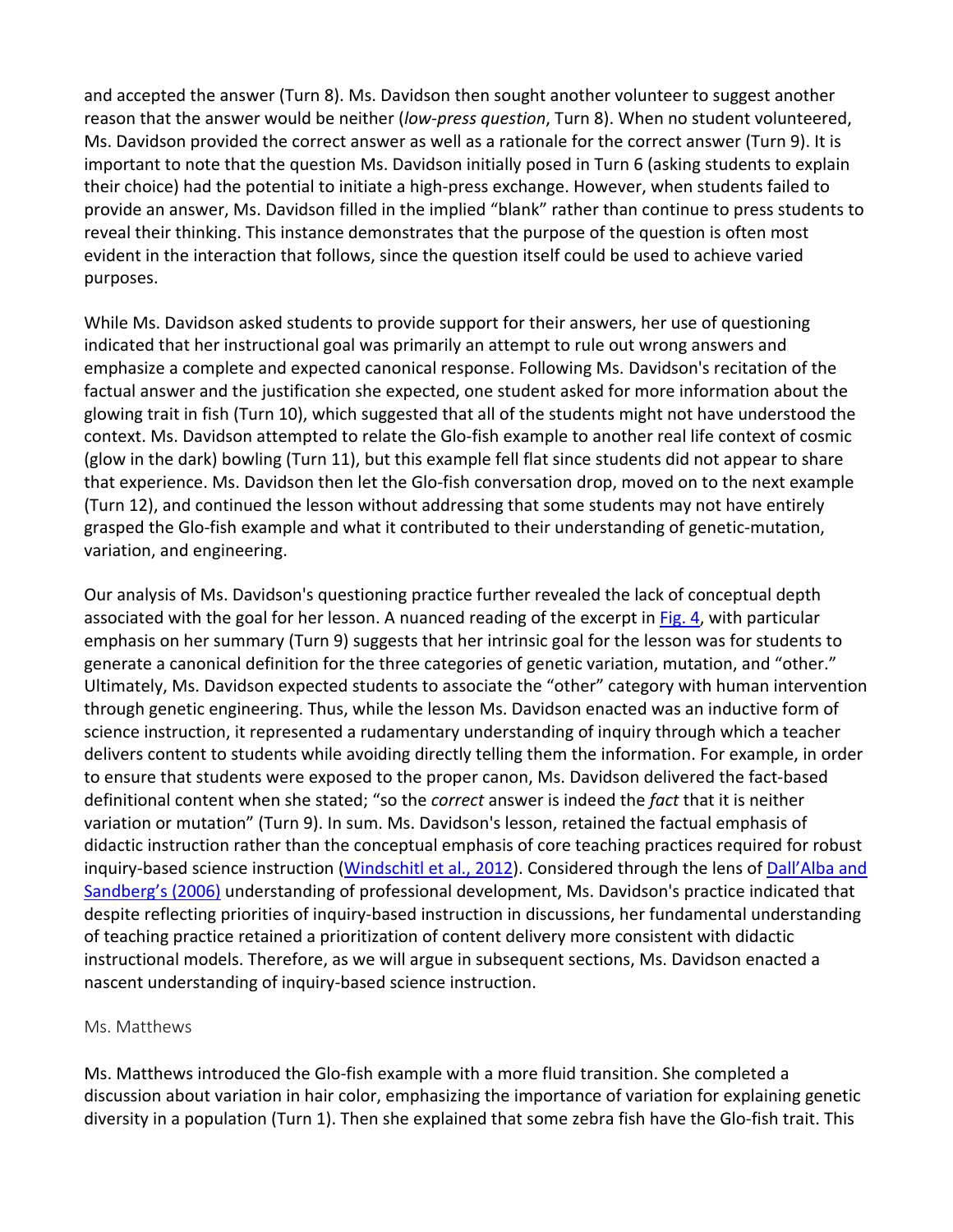seemed like a more promising introduction for promoting student sense-making than Ms. Davidson's more abrupt introduction of the Glo-fish example. After Ms. Matthews posed the low-press question, "What do you think about Glo‐fish?" (Turn 3), she provided students an opportunity to discuss their impressions in small groups. She then returned to a more traditional IRE pattern of interaction with the whole class that failed to support students in making sense of the example (Fig. 5). Responding to a split response (Turn 5), Ms. Matthews solicited a series of reasons from different student groups, quickly accepted explanations, and moved on (Turns 4–7).

Toward the end of the lesson, one student suggested that the slide did not specify that the Glo‐fish trait was genetic (Turn 9). Ms. Matthews missed the source of this confusion and stumbled over her response. She asked Mr. Simpson to assist her in resolving the student's confusion (Turn 10). Mr. Simpson responded by providing a high‐press question; "*Where are they available? So are they available in the wild?*" (Turn 11). Mr. Simpson's question refocused the discussion and directed students to consider the relationship between where Glo‐fish are found and possible source of the trait, the more robust conceptual idea embedded in the lesson. In this interaction, Mr. Simpson scaffolded Ms. Matthews's teaching practice, (Turn 12) pressing students to make sense of the fact that the glowing trait only occurs in captivity, has a market value, and the effect that developing the trait in the wild would have on the population.

The success of the interaction around questioning practices between Ms. Matthews and Mr. Simpson is further evident in the subsequent summary (Turn 13), in which Ms. Matthews vocalized the sense making in which Mr. Simpson was trying to help students engage. Despite a lesson structure that failed to press students to conceptually engage in making sense of patterns of inheritance, Ms. Matthews was able to verbalize some of these connections for students following intervention from Mr. Simpson. In our view Ms. Matthews executed a version of inquiry‐based instruction very similar to Ms. Davidson. However, Mr. Simpson's intervention pushed her to adjust the lesson goal to include the conceptual foundation underlying the discussion of genetic mutation, variation and engineering. Applying Dall'Alba and Sandberg (2006)'s developmental framework to this situation, we contend that Ms. Matthews's content delivery understanding of teaching practice was challenged by Mr. Simpson's provision of a conceptually challenging question, thus offering her support in transitioning her goal for the lesson in real time.

#### Mr. Simpson

Mr. Simpson adapted the inquiry‐based science lesson prepared by the two novice pre‐service teachers to reflect a more demanding conceptual goal, using the idea of natural selection to help students make sense of mutation, variation, and genetic engineering (Fig. 6). In contrast to the novice pre‐service teachers, Mr. Simpson quickly overviewed the examples (Turn 1), giving students a much shorter time to work in small groups to form a response about whether the example represented variation, mutation, or other. After introducing all of the examples, he then returned to the specific examples students had not resolved previously (beginning in Turn 2), emphasizing the question of advantage for the organism ("*who* gets the advantage," Turn 4) rather than asking students to formulate a complete and correct answer. The discussion included seven high-press questions (Turns 2 to 16). In contrast to the two novice pre‐service teachers' discussions, which we have noted followed an IRE pattern and involved serial interactions between the instructor and one student, Mr. Simpson posed a series of related high‐press questions to which the entire classes responded. Since his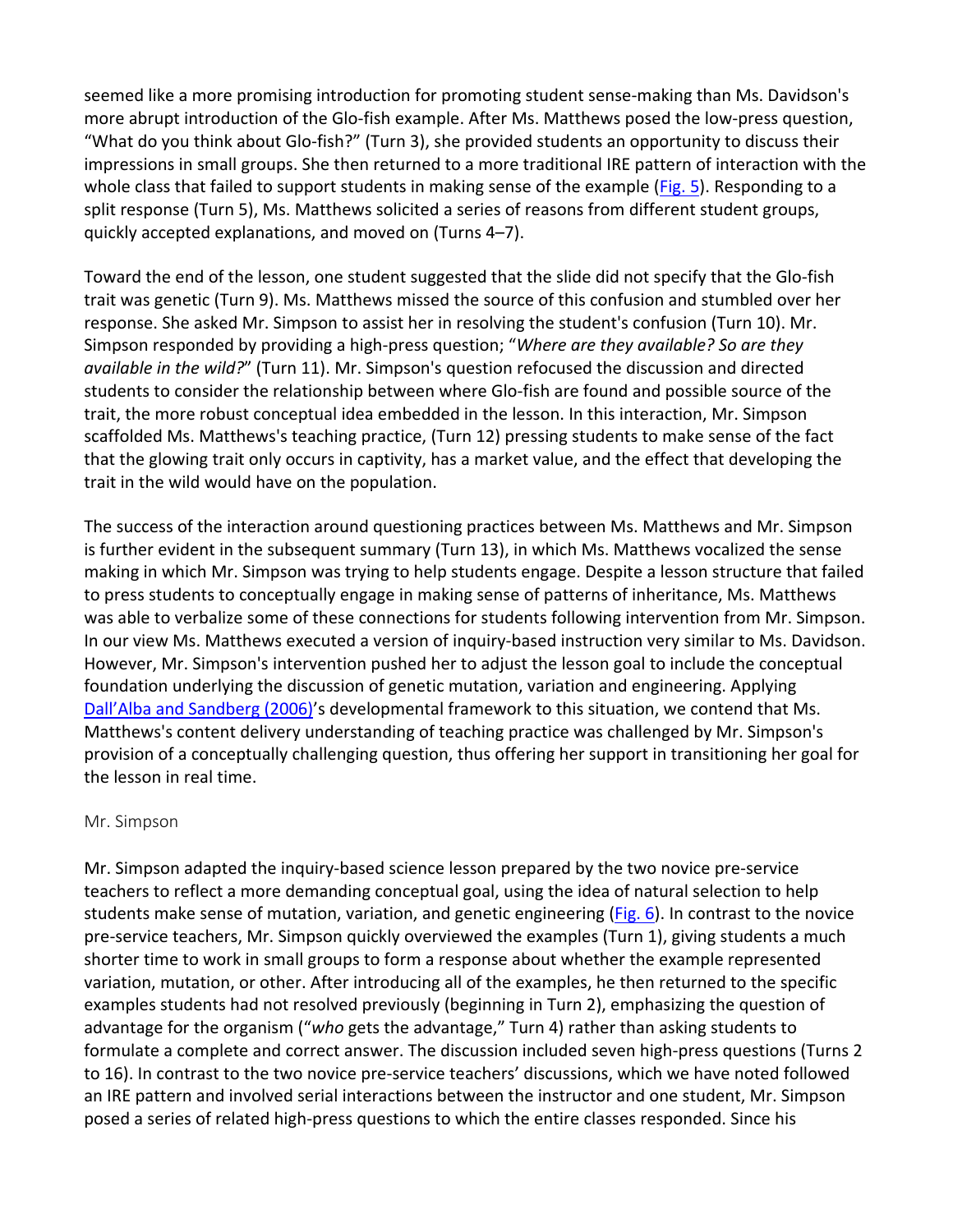questions (ex. Turns 4, 9, 11, 13, 19) pushed the class to make sense of the concept of evolutionary advantage, throughout this discussion, all students were involved in making sense of evolutionary relationships through the relationship between the examples and the scientific concept.

Mr. Simpson introduced the final example (Turn 17) as an opportunity for students to apply the concept they had been wrestling with by posing a high‐press question that asked them to extend their understanding to consider the advantage silk proteins in milk afford a goat. Following a summary of the advantage of all of the traits discussed, Mr. Simpson pressed students to think about the processes of genetic engineering by tracing the source of each gene that benefits humans rather than the trait's host (turns 19–24). Then, Mr. Simpson transitioned from making these two points to pressing for students to quickly address Ms. Davidson's and Ms. Matthews's goal for the lesson: "If a trait does not result from genetic mutation or variation, where does it come from?" (Turn 25). After identifying the term "genetic engineering" as the name of the source of such changes, Mr. Simpson abruptly closed the lesson and transitioned the students to a journal task.

Based on our analysis, Mr. Simpson's questioning practice emphasized high‐press questions and revealed his robust conceptual goal of supporting conceptual growth surrounding foundational concepts of genetic evolution and natural selection. By restructuring the two novice pre‐service teachers' lesson, Mr. Simpson was able to support students' sense making as opposed to matching more factual definitions to terms. Examining his transcript, we noted a fluidity in his exchanges with students where his questions pressed them to "figure out [a] phenomenon", sources of generational change (Krajcik, 2015). In contrast, in the novice pre-service teachers' interactions, each example represented a singular exchange in which students were to generate a correct categorization of the example. It was not apparent that they had developed a strategy for helping students make sense of how the examples fit together with the larger conceptual underpinnings of natural selection. Thus, they failed to facilitate student sense‐making, an enactment of the core teaching practices that seemed to come second nature to Mr. Simpson.

While Mr. Simpson's questioning practice demonstrated that his development of professional teaching practices were more advanced than those of the two novice pre-service teachers (Dreyfus, 2004), it also indicated that his understanding of inquiry teaching demanded a robust conceptual goal for his instruction and emphasized engagement over content delivery. However, this lesson retained a teacher‐centered quality that did not fully reflect reform‐based instructions' emphasis that *students* should be making sense of scientific ideas (Krajcik, 2015). Rather, Mr. Simpson engaged students in teacher-centered sense-making only to the point that their ideas seemed to replicate his own thinking. This point is evident in his abrupt transition to the journal activity once the class discussion indicated that students had linked the advantage of each trait in the examples of golden rice (Turns 2–6), Glo‐fish (Turns 7–16, 23–25), and silk proteins (Turns 17–23) to humans through genetic engineering. Mr. Simpson's teaching style here revealed his retention of some of the characteristics of teacher‐centered instruction, despite his engagement of students in making sense of the concept of genetic engineering. A more student‐centered inquiry‐oriented teacher would have asked students to extend their mastery of this concept. For example, one or more examples through students could either design an idealized trait or identify an artificial one would have allowed students to demonstrate and expand their newly mastered conceptual understanding. This finding is in keeping with our suggestion that all three teachers are experiencing a developmental trajectory of core teaching practices supporting inquiry‐ based science instruction. While Mr. Simpson's practice is far more advanced than the two novice pre‐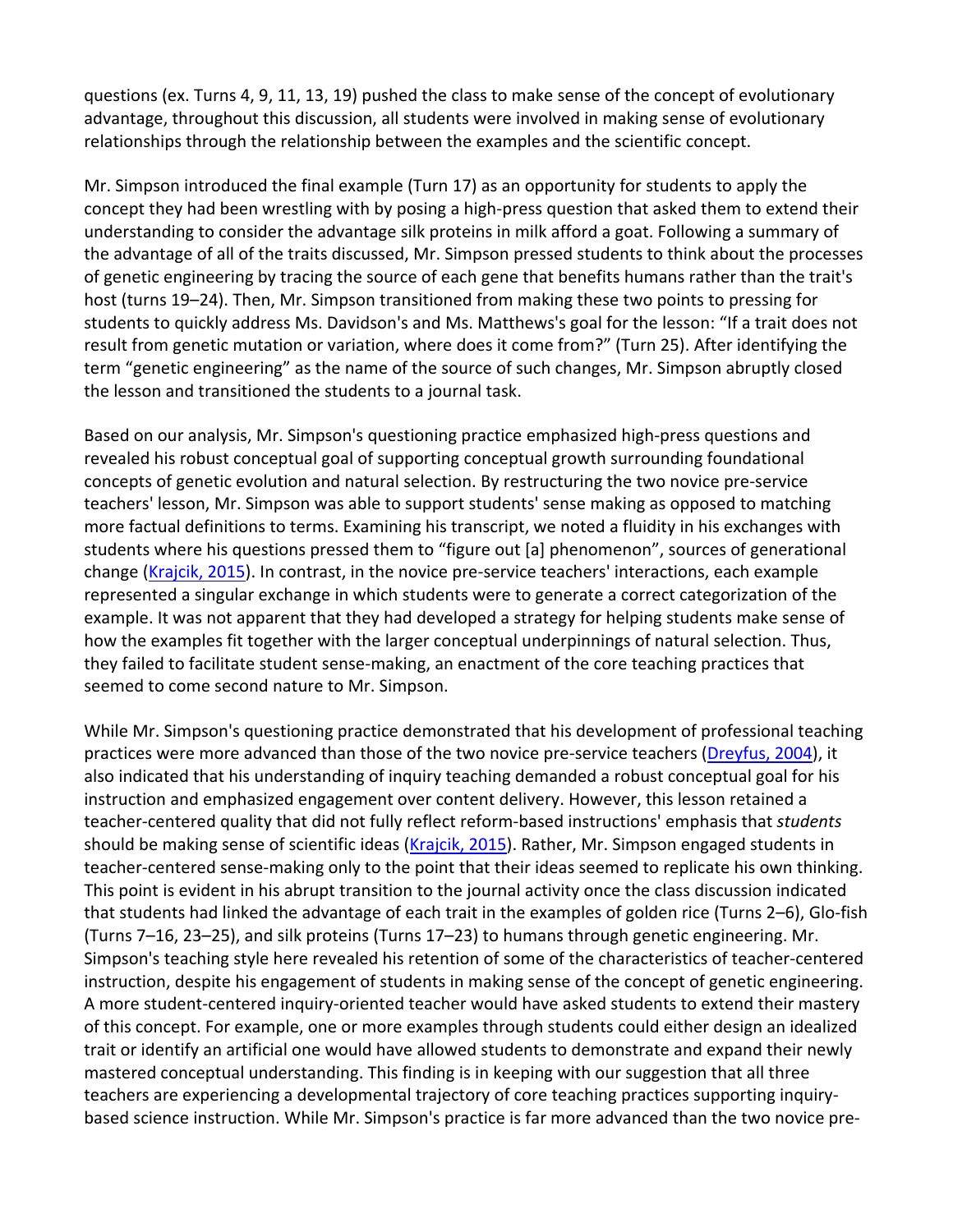service teachers' practice, and he offers much in terms of mentorship and support for novice teachers, his enactment of inquiry‐based instruction retains some aspects of a didactic style and further development is possible.

## **Discussion**

In this interpretive case study we compared the teaching practices of two novice pre‐service and one experienced science teacher as they implemented an inquiry‐based science lesson. Close analysis of video‐recordings of their practices revealed important differences in 1) the questioning practices of each teacher, 2) the instructional goal each teacher prioritized in enacting the lesson, and 3) the understanding of inquiry and development of core teaching practices supporting inquiry‐based science instruction.

In keeping with various literature categorizing teacher questioning (Chin, 2007; Erdogan & Campbell, 2008; Kazemi & Stipek, 2001; Lustick, 2010) and relating them to effective inquiry‐based science instruction (Achieve Inc, 2013; Krainer et al., 1999; Wake & Burkhardt, 2013), our analysis suggested not only that low‐press questions are less effective in supporting students in making sense of concepts, but that they can reveal an emphasis on content mastery over conceptual growth. However, our theoretical lenses incorporating teacher questioning as an indicator of core teaching practices (Ball et al., 2009; Windschitl et al., 2012) and teacher development (Dall'Alba & Sandberg, 2006; Dreyfus, 2004) provided additional insight into the potential of categorizing teacher questions as low or high‐ press to consider teachers' 1) development of a clear and robust conceptual goal for a lesson activity, and 2) understandings of inquiry‐based science instruction.

#### Teacher questioning and instructional goals

The goal Ms. Davidson and Ms. Matthews identified for their lesson was to introduce concepts of variation, mutation, and genetic engineering. However, their approach amounted to requesting that students develop proper definitions for unfamiliar concepts based on a series of disconnected examples of each category. Despite repeated suggestion on the part of the first author that they consider alternative approaches to support and deepen student thinking, the two novice pre‐service teachers persisted in their view that requiring students to *generate* definitions qualified as inquiry‐ based instruction. Thus, their apparently limited understanding of inquiry‐based science instruction translated into a largely didactic, but inductive teaching style characterized by low‐press questioning strategies. Ms. Davidson and Ms. Matthews's failure to facilitate students in attaching examples of genetic traits to a causal explanation produced an activity focused on mastering content (definition of genetic variation, mutation, and engineering) rather than making sense of a concept (genetic evolution through natural selection). Since the teachers had a formal definition of genetic engineering, mutation, and variation in mind, they failed to recognize any need to elicit student thinking beyond the specific answer for which they were searching. Thus, only low‐press questions were required to guide students in seeking to define the types of genetic differences and the implicit goal of the lesson was revealed to be highly factual and definitional rather than conceptual despite their apparently more conceptual description of their instructional goal (Table 2).

While Ms. Davidson and Ms. Matthews characterized this activity as inquiry‐based instruction, limitations in their instructional goal reduced the cognitive demand of the activity for students. Thus,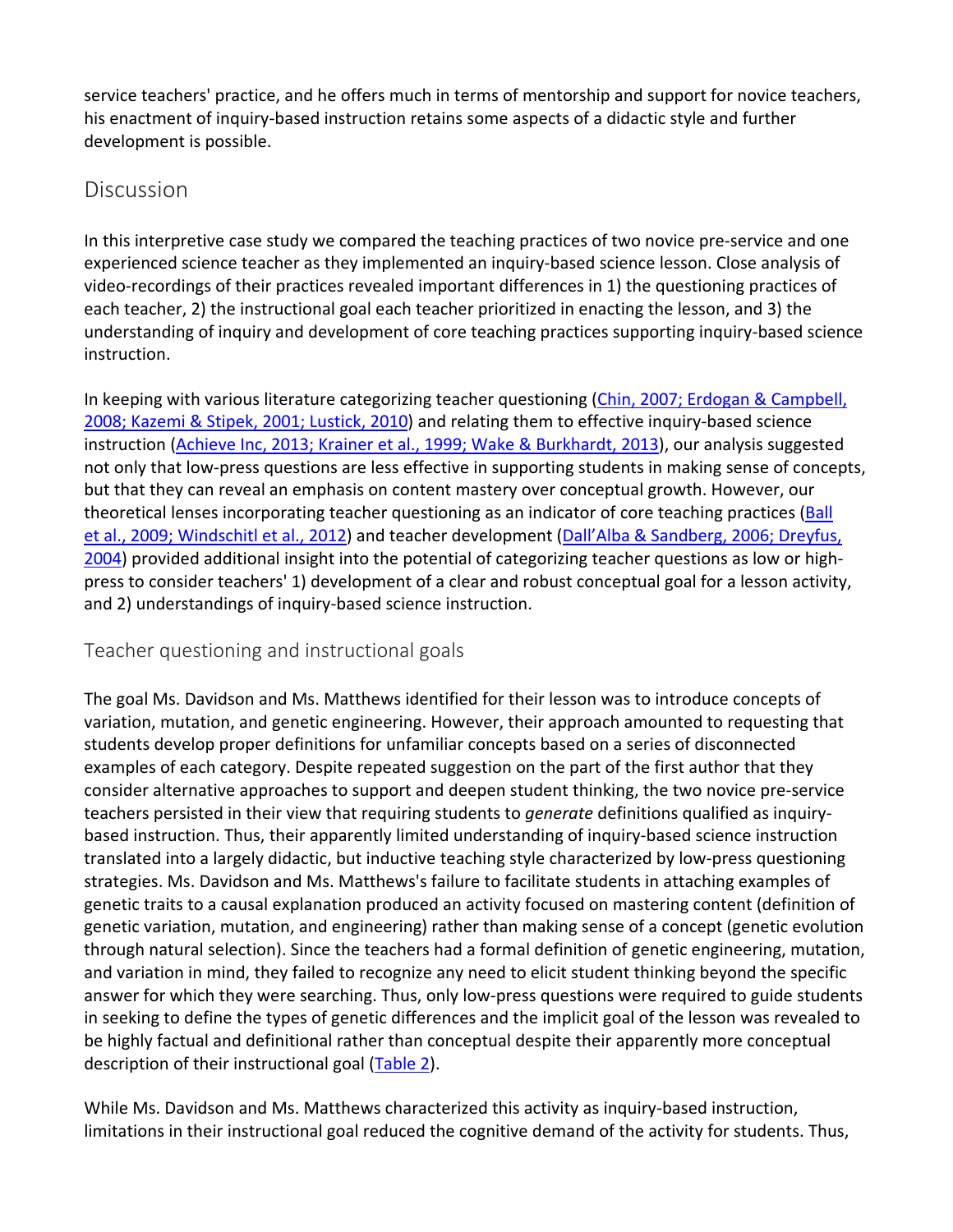Ms. Davidson and Ms. Matthews maintained a conceptual goal synonymous with more didactic teaching practices while adapting their pedagogy to appear more student‐centered than a traditional lecture format. Accordingly, our study reinforces models of core teaching practices arguing that identifying a robust conceptual goal is vital for inquiry‐based instruction (Hiebert et al., 2007; Windschitl et al., 2012). We suggest that a preponderance of low-press questions may be indicative of a more traditional understanding of teaching practice, despite a visibly interactive teaching style.

In contrast to the two novice pre‐service teachers, Mr. Simpson used a series of high‐press exchanges to build on student contributions and facilitate connections between the examples and the concept of natural selection. Thus, Mr. Simpson's use of high‐press questions was more effective in assisting students to make sense of genetic engineering and was indicative of more advanced practice. His discursive practices (Windschitl et al., 2012) revealed his ability to conceptually connect the various examples to the *causal phenomenon* of natural selection. Mr. Simpson's example reinforces our suggestion that high‐press questioning practices are required to support students in making sense of complex concepts and are indicative of robust conceptual lesson goals. Thus, we argue that high‐press questioning strategies are both a vital and systematically identifiable characteristic of the core teaching practices that can support inquiry‐based science teaching.

Further, the successful interaction in which Mr. Simpson provided Ms. Matthews a high‐press question suggests that targeted mentoring of novice pre‐service teachers in real time as they attempt to implement inquiry-based science instruction is promising for scaffolding their development of core teaching practices. Accordingly, teacher educators may find it useful to support novice teachers by introducing high-press questions to scaffold core teaching practices supporting inquiry-based science instruction. In sum, our results indicate that identifying the specific questioning strategies that are linked to core teaching practices at this finer-grain of analysis potentially provides a foundation for: (1) helping novice pre‐service teachers to understand fundamental differences between inquiry and traditional pedagogies and (2) mentoring and measuring such practices during field and student teaching experiences.

## Core teaching practices reflecting different understandings of inquiry‐based instruction 'Faux Inquiry'

The limited conception of inquiry reflected in our novice pre‐service teachers' questioning practices resonated with our broader experiences as teacher educators. Despite exposure in multiple courses to theoretical foundations and examples of experience‐based and concept‐building discourses designated by inquiry‐based instruction, Ms. Davidson and Ms. Matthews consistently planned activities that retained traditional instructional goals within more inductive lessons. As discussed, Ms. Davidson and Ms. Matthews developed their 'inquiry'‐based lesson around the premise of *not* telling students the definitions of genetic mutation, variation, and engineering. Having students construct their own definitions, rather than providing a traditional lecture accompanied by an assigned introductory reading from a text, constituted their understanding of inquiry‐based science instruction. Anecdotally, ongoing observation of Ms. Davidson and Ms. Matthews as they later progressed through student teaching and entered the teaching profession indicated that with classroom experience and ongoing scaffolding, they made substantial progress in developing lessons around more robust conceptual goals and utilizing high-press questions to effectively support student exploration and sense-making.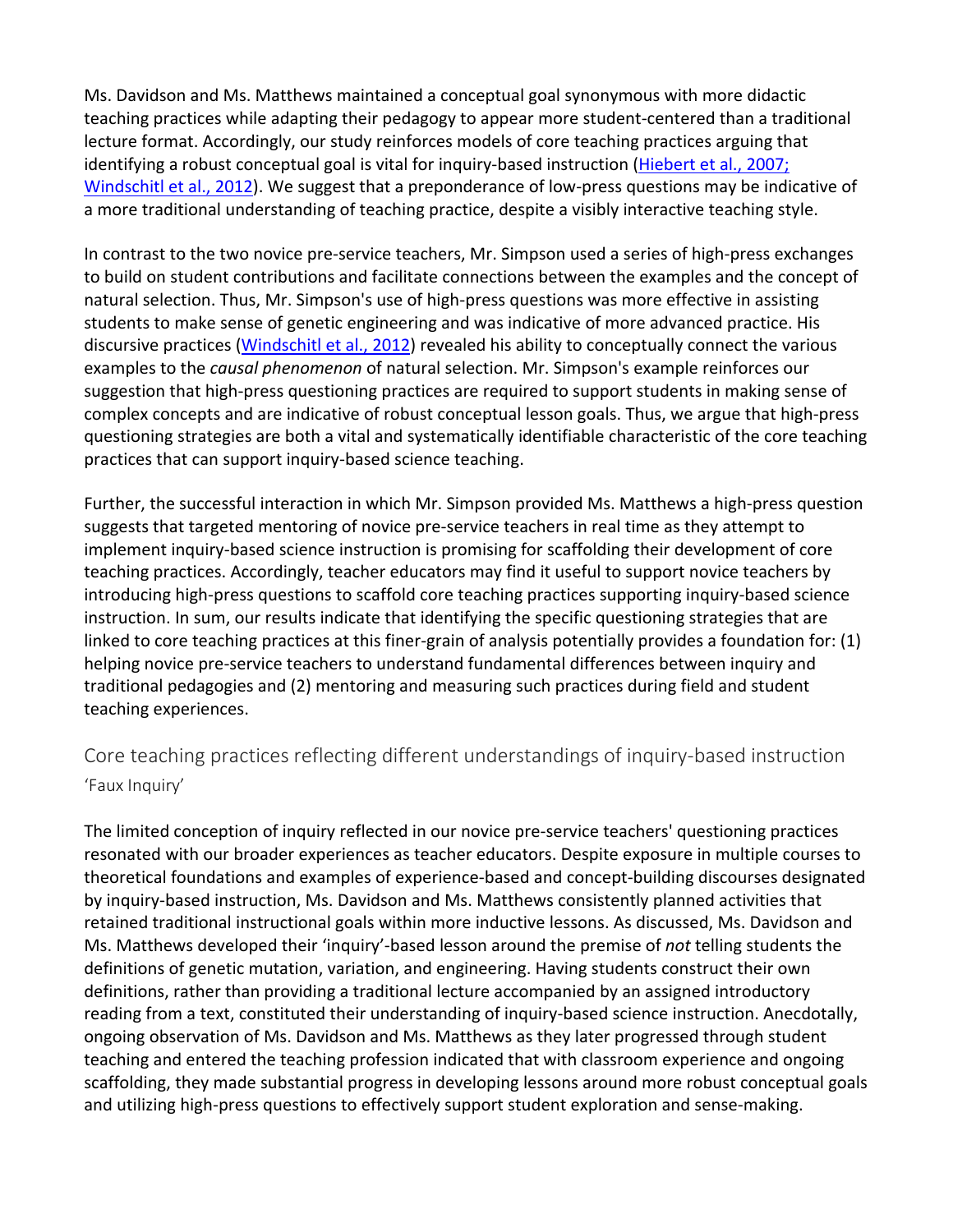Based on this analysis and its resonance with early attempts at inquiry-based instruction by many novice pre‐service teachers we have mentored, we suggest that this stage, in which solicitation of facts or definitions is viewed as inquiry‐based instruction may be an early step in a trajectory of developing a more robust conception and enactment of inquiry pedagogy. We expect that this stage may be particularly intractable for teachers who themselves have learned science primarily through traditional methods. We contend that prior to internalizing the importance of student sense-making and conceptual depth fundamental to inquiry‐based instruction, many novice teachers develop a hybrid approach that retains the goals of delivering content, while expecting students to generate facts and definitions themselves inductively. We adopted the term "faux‐inquiry" to describe this novice conception of inquiry‐based instruction because it retains the substance of traditional teaching goals while attempting a more inductive pedagogy (Fig. 7).

## **Traditional Instruction** . Pursue memorization of facts and definitions . Low Press Questions . Activities to deliver content (ex. lecture, worksheet, drill) **Faux Inquiry** . Pursuing development of facts and definitions . Low Press Questions · Activities to solicit content Teacher-Centered Inquiry ·Pursue robust conceptual goal . High press Questions . Teacher led sense-making ·Pursue Robust Conceptual Goal . High Press Questions . Activities that support students in making sense of scientific concepts

#### Fig. 7. Summary of understandings of teaching.

The extensive use of low-press questions within an apparently student-centered lesson appears consistent with faux-inquiry instruction. In light of **Dreyfus's (2004)** stage model of professional practice development, we suggest that through professional experiences many novice teachers progress through a stage of development that reflects: (1) a lack of practice in enacting teaching (Dreyfus, 2004) and (2) a rudimentary understanding of inquiry (Dall'Alba & Sandberg, 2006) that reduces inquiry to positioning the teacher as a questioner rather than deliverer of content. Recognizing faux‐inquiry as a possible stage in the development of inquiry‐based instruction may assist teacher educators in more effectively supporting novice pre‐service teachers in reflecting on the different conceptions of learning represented in traditional and inquiry‐oriented instruction.

#### Teacher‐centered inquiry

According to Dreyfus's (2004) model of professional development we consider Mr. Simpson's teaching practice as approaching the standard of 'expert' based on his demonstrated ability to make contextbased decisions almost effortlessly and support conceptual engagement among students that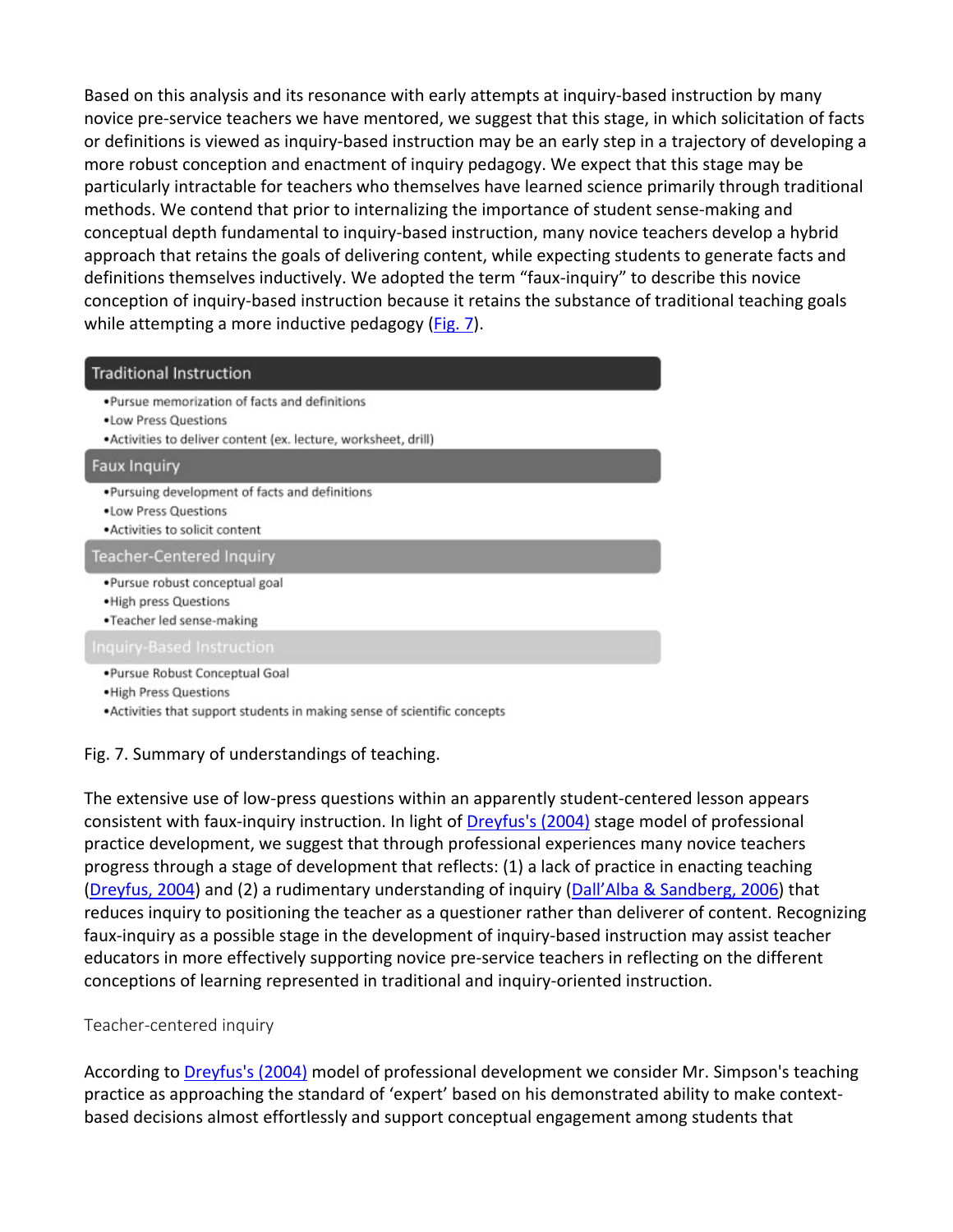resonated with the conceptual growth emphasis of inquiry‐based instruction. In relation to three of the four core teaching practices (see Fig. 1) identified by Windschitl et al. (2012), Mr. Simpson spontaneously identified a robust conceptual goal for the novice-developed lesson, and led students in making sense of genetic engineering through pressing for evidence‐based explanations and eliciting student ideas to make sense of the examples. Unfortunately, in this example he failed to work further instruction around students' developing ideas and extend their thinking into applications of their newly formed understanding of genetic engineering. We suggest his teaching maintained a traditional understanding of the role of the teacher as the holder of scientific knowledge. According to Dall'Alba and Sandberg's (2006) contention that the teacher's definition of the profession influences the trajectory of development of professional practices Mr. Simpson retained a teacher‐centered notion that located the responsibility for setting the intellectual direction of instruction solely with the teacher. Thus, he neglected to consider student ideas in his attempt to move the lesson beyond the development of the concept of genetic engineering as it relates to the advantage of traits. Thus, if we only considered Mr. Simpson's practice along a developmental trajectory (Dreyfus, 2004) based on his mastery of inquiry‐oriented practices (Windschitl et al., 2012) we would lack language to consider a distinct teacher‐centered structure evident in his teaching despite the skill with which he leads his classes.

Adding Dall'Alba and Sandberg's (2006) dimension of the understanding of the professional role allowed us to recognize that Mr. Simpson had retained a more traditional understanding of centrality of the role of the teacher in his instruction, making his practice fall short of a more extensive student‐ centered, constructivist model of inquiry‐based instruction. While he supported student sense‐making, he often relied on his own engaging personality to lead students to conceptual connections rather than providing them opportunities to "figure out phenomena" based on their own experiences (Krajcik, 2015). Thus, although we consider Mr. Simpson to be both an effective science teacher and mentor, because the sense making in his lessons was more teacher‐directed, we adopt the term "teacher‐ centered inquiry" to describe Mr. Simpson's teaching practice and suggest that although he is approaching expert performance within his understanding of teaching practice, he too is developing in his enactment of core practices supporting inquiry-based science instruction.

In Fig. 7 we have provided a typology of instruction suggested by our analysis that ranges from traditional to inquiry‐based instruction. The categories, Teacher‐Centered Inquiry, and Faux Inquiry represent our analysis of adaptations of inquiry‐based instruction embodied by participants in our case study. In Fig. 8 we present our model that incorporates the above typology juxtaposed with Dreyfus's (2004) model of professional development as an initial, more dimensional and fluid model of stages through which teachers may pass in developing core practices that support inquiry‐based science instruction. We expect that additional research will both refine the model and identify additional stages.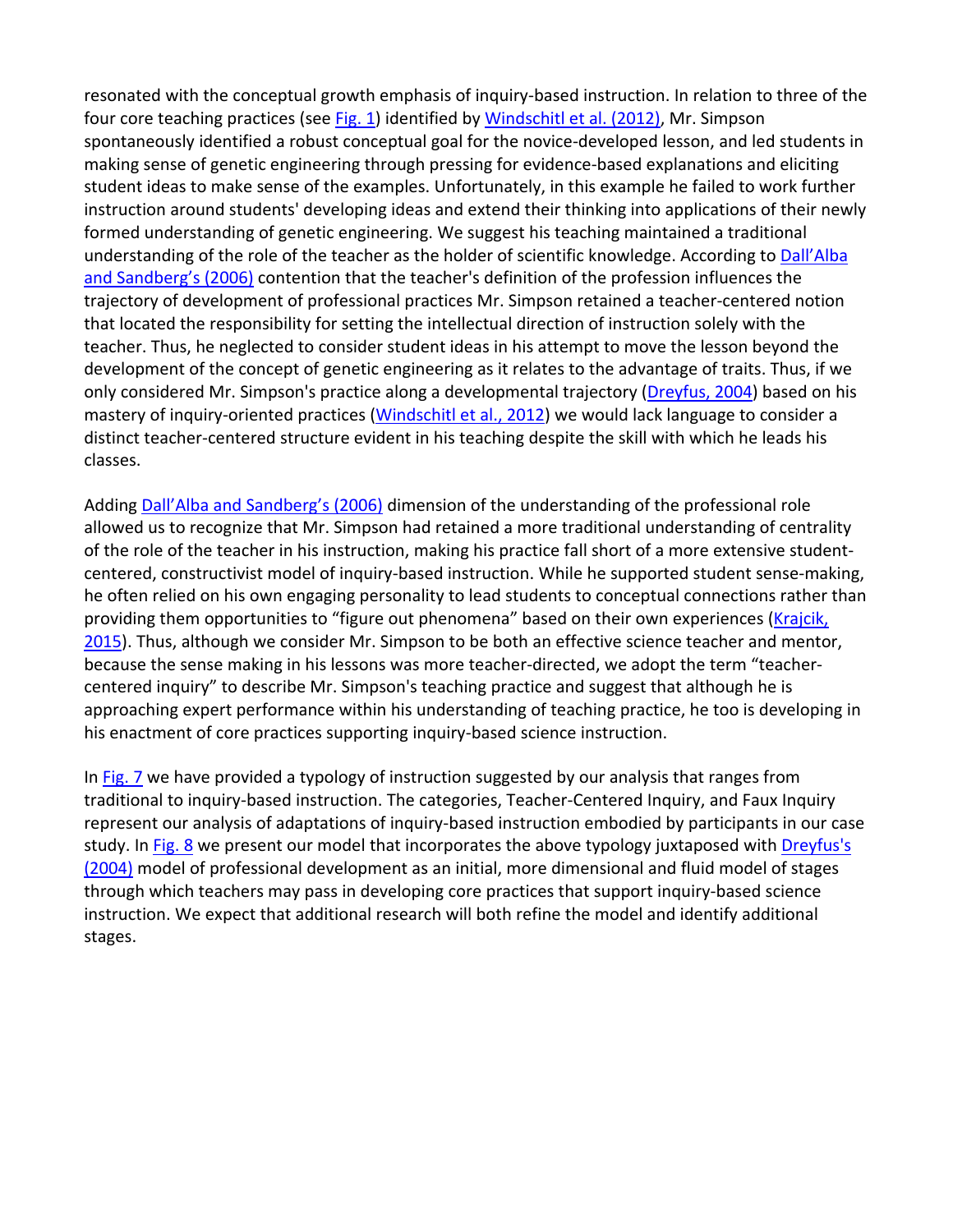

Fig. 8. Two-dimensional model of teacher development.

According to our model of teacher development every instance of teaching reflects a particular enactment of a teacher's understanding of their role in relation to inquiry-based instruction and their development of practices that support inquiry‐based science instruction. Through experience and throughout a career, a teacher's practice as depicted by the observation of one lesson might be identified as a shift from previous practice in any direction (more toward the novice or expert, and more or less reflective of inquiry-based practice). While it is generally expected that with increasing experience the teacher's practice will generally trend toward the more expert (Dreyfus, 2004), their fundamental conception of teaching practice may or may not shift in relation to their understanding of inquiry‐based instruction as effective practice (Dall'Alba & Sandberg, 2006). Additionally, the inherent challenge of enacting inquiry‐based instruction with fidelity suggests that novice teachers with deeper understandings of inquiry still may enact practices consistent with more traditional models of instruction. Such teachers then would be expected to develop along a trajectory of increasingly sophisticated enactment of core teaching practices supporting inquiry-based science instruction as they gain experience and greater ability to implement inquiry in their classrooms.

## Conclusions

The results of our study reinforce core teaching practice models claiming that a fundamental characteristic of inquiry‐based instruction is the identification of a robust conceptual goal around which to structure every lesson (Hiebert et al., 2007; Windschitl et al., 2012). Our novice pre-service teachers' failure to identify a robust conceptual goal prevented their students from pursuing deeper conceptual knowledge within the parameters of their inquiry‐based science lesson. In contrast the mentor teacher intuitively altered the novice pre‐service teachers' plan to emphasize complex ideas of genetic variation and natural selection. Having this more robust conceptual goal allowed him to access students' personal experiences and prior learning to help students make sense of why examples of genetic engineering would not characteristically advantage the effected organism. Figuring out this relationship allowed students to analyze the examples in a way that was lacking in the two pre‐service teachers' approach, which focused on developing a definition for various terms. However, he failed to provide an opportunity for them to extend or apply their conceptual understanding to additional examples or problems.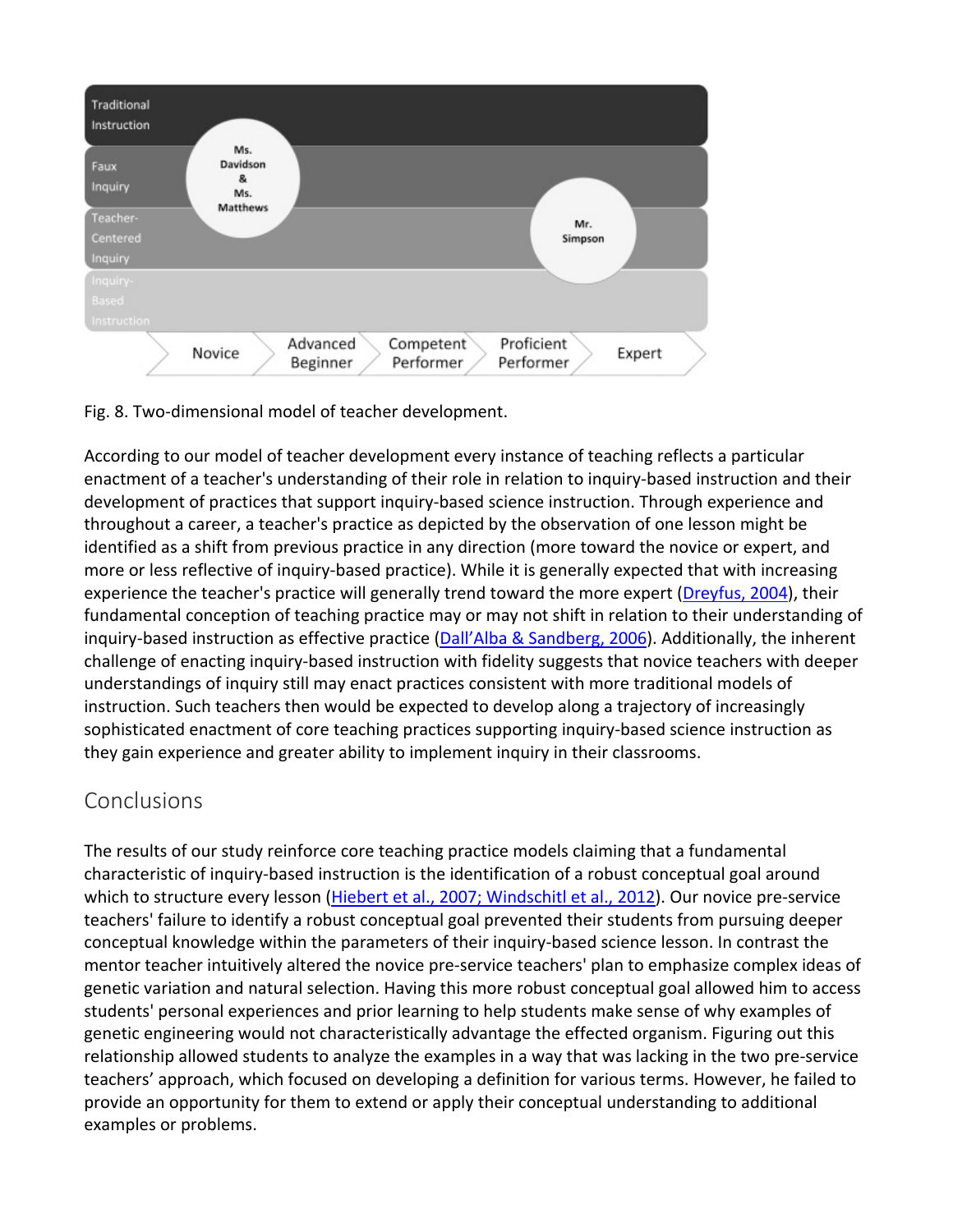Our study suggests that examining and scaffolding the practice of teacher questioning offer powerful tools for teacher educators. Teacher questioning provides an analytical lens through which to assess the depth of conceptual goal and understanding of inquiry enacted by teachers at differing stages of professional experience and development. By recognizing low‐press questioning patterns, teacher educators might support novice pre‐service teachers in developing more robust conceptual goals for lessons, and a more conceptual understanding of the goals of inquiry instruction generally. Further, by suggesting high‐press questions while novices are teaching, mentors may be able to scaffold the practice of more conceptually‐rich instruction.

Finally, our two-dimensional model (Fig. 8) of core teaching practice development provides a way of thinking about teaching in terms of both developmental trajectories and foundational definitions of teaching practice. Our model suggests that multiple paths to expert, reform‐based teaching are likely and that teachers may develop highly skilled practices that do not reflect all of the priorities of inquirybased instruction. As Fig. 8 illustrates, the novice pre-service teachers' practice lies to the far left of the developmental trajectory, as expected, while the mentor teachers' practice reflects his experience. However, the strength of the model lies in its specification that the individuals' understanding of teaching is also reflected in each teacher's practice within any observed teaching event. Thus, multiple pathways of development, emphasizing different definitions of teaching are plausible. We contend that teachers can develop skill in their practice within each definition, however, the more challenging enactment of inquiry-based instruction may require continued growth as a teaching professional. Thus, holding expectations that novice pre‐service and new teachers can effectively and consistently enact core teaching practices supporting inquiry‐based science instruction may be developmentally inappropriate. Rather, we suggest envisioning novice pre-service teacher preparation as setting a foundational understanding of inquiry‐based instruction and supporting the initial development of core teaching practices.

#### References

*Achieve Inc*. "Next generation science standards." (2013).

- Ball, D.L., Sleep, L., Boerst, T.A., Bass, H. "Combining the development of practice and the practice of development in teacher education." *The Elementary School Journal*, 109 (5) (2009), pp. 458‐ 474.
- Borko, H., Mayfield, V., Marion, S., Flexer, R., Cumbo, K. "Teachers' developing ideas and practices about mathematics performance assessment: Successes, stumbling blocks, and implications for professional development." *Teaching and Teacher Education*, 13 (3) (1997), pp. 259‐278.
- Capps, D., Crawford, B. "Inquiry‐based instruction and teaching about nature of science: Are they happening?" *Journal of Science Teacher Education*, 24 (3) (2013), pp. 497‐526.
- Chin, C. "Teacher questioning in science classrooms: Approaches that stimulate productive thinking." *Journal of Research in Science Teaching*, 44 (6) (2007), pp. 815‐843.
- Dall'Alba, G., Sandberg, J. "Unveiling professional development: A critical review of stage models." *Review of Educational Research*,76 (3) (2006), pp. 383‐412.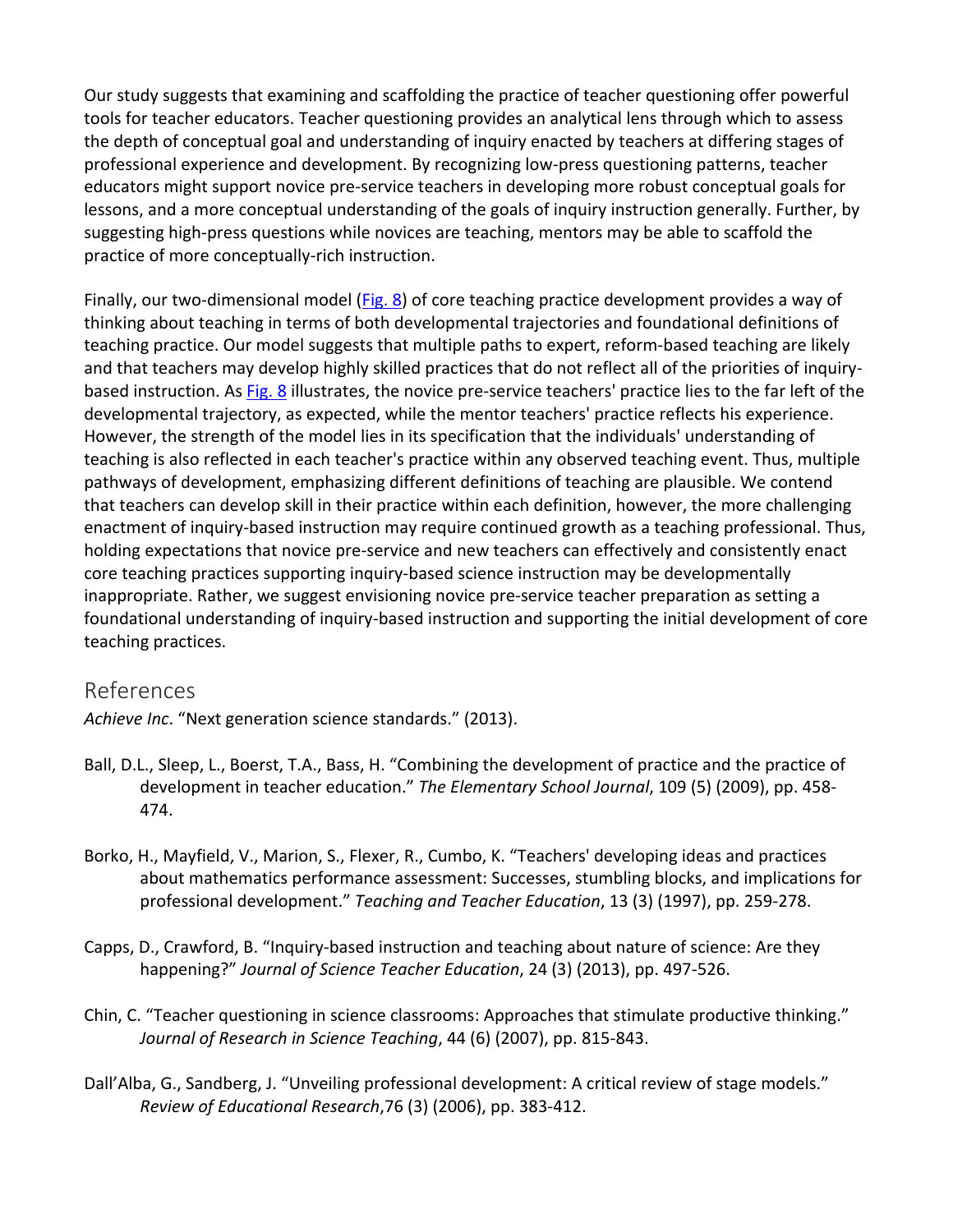- Dreyfus, S.E. "The five‐stage model of adult skill acquisition." *Bulletin of Science, Technology & Society*, 24 (3) (2004), pp. 177‐181.
- Erdogan, I., Campbell, T. "Teacher questioning and interaction patterns in classrooms facilitated with differing levels of constructivist teaching practices." *International Journal of Science Education*, 30 (14) (2008), pp. 1891‐1914.
- Franke, M.L., Webb, N.M., Chan, A.G., Ing, M., Freund, D., Battey, D. "Teacher questioning to elicit students' mathematical thinking in elementary school classrooms." *Journal of Teacher Education*, 60 (4) (2009), pp. 380‐392.
- Grossman, P., K. Hammerness, K., M. McDonald, M. "Redefining teaching, re‐imagining teacher education." *Teachers and Teaching: Theory and Practice*, 15 (2) (2009), pp. 273‐289.
- Hiebert, J., Morris, A.K., Berk, D., Jansen, A. "Preparing teachers to learn from teaching." *Journal of Teacher Education*, 58 (1) (2007), pp. 47‐61.
- Kazemi, E., Franke, M., & Lampert, M. (2009). "Developing pedagogies in teacher education to support novice teachers' ability to enact ambitious instruction." Paper presented at the Crossing divides: Proceedings of the 32nd annual conference of the Mathematics Education Research Group of Australasia.
- Kazemi, E., Stipek, D. "Promoting conceptual thinking in four upper‐elementary mathematics classrooms." *The Elementary School Journal*, 102 (1) (2001), pp. 59‐80.
- Van den Kieboom, L.A., Birren, J.M., Eckman, E.W., Silver‐Thorn, M.B. "Field experience as the centerpiece of an integrated model for STEM teacher preparation." *Teacher Education and Practice*, 26 (2) (2013), pp. 339‐355.
- Krainer, K., Jungwirth, H., Stadler, H. *Innovations in mathematics and science teaching study in Austria*. Unv. Ms. IFF, Klagenfurt (1999).
- Krajcik, J. "Three‐dimensional instruction." *The Science Teacher*, 82 (8) (2015), pp. 50‐54.
- Lampert, M., Beasley, H., Ghousseini, H., Kazemi, E., Franke, M. "Using designed instructional activities to enable novices to manage ambitious mathematics teaching." *Instructional explanations in the disciplines*. Springer, New York (2010).
- Lampert, M., Franke, M.L., Kazemi, E., Ghousseini, H., Turrou, A.C., Beasley, H., *et al.* "Keeping it complex using rehearsals to support novice teacher learning of ambitious teaching." *Journal of Teacher Education*, 64 (3) (2013), pp. 226‐243.
- Lemke, J.L. *Talking science: Language, learning, and values (language and classroom processes)*. Ablex Publishing, Norwood, NJ (1990).